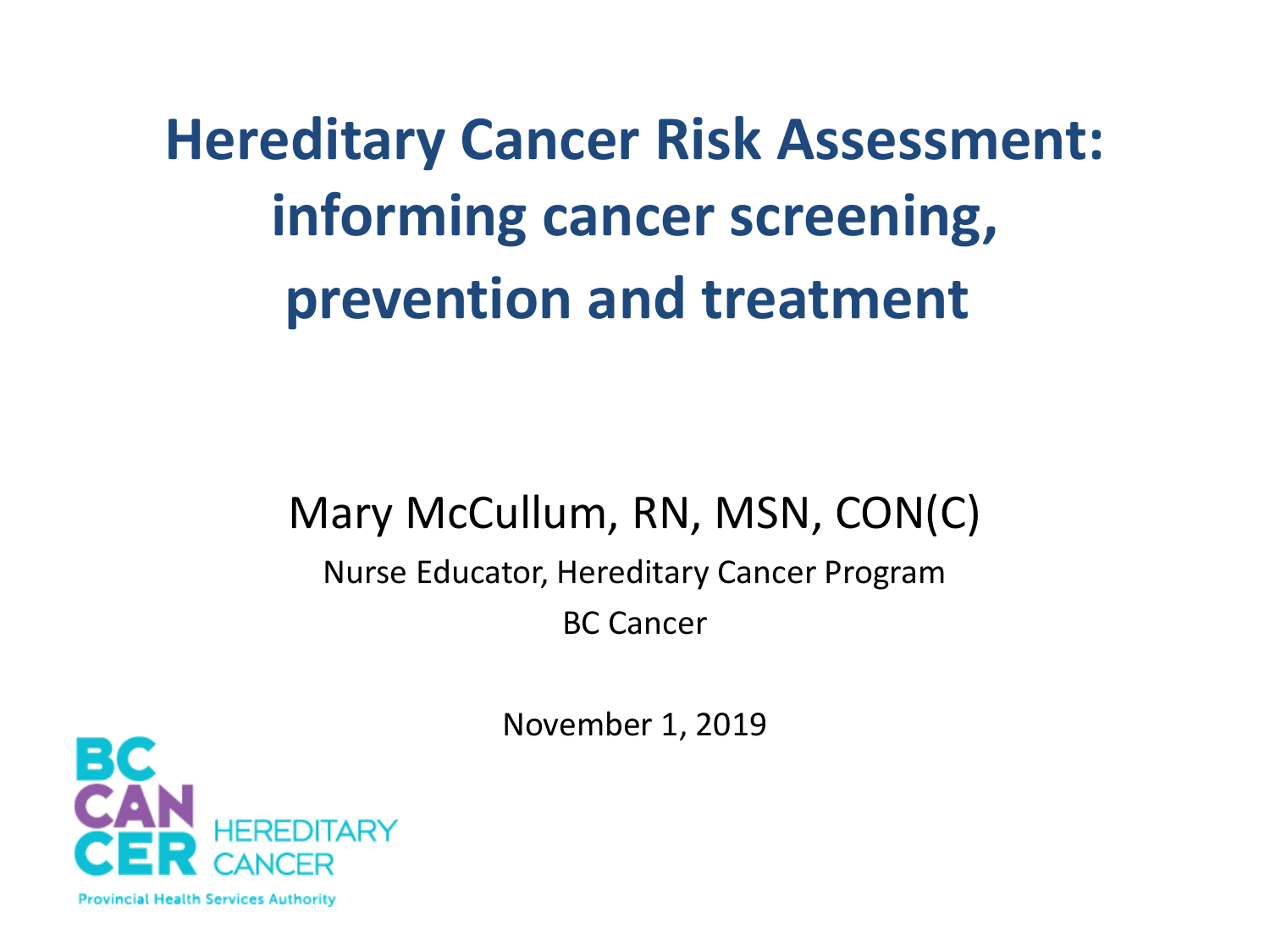### **Faculty/Presenter Disclosure**

I have nothing to disclose

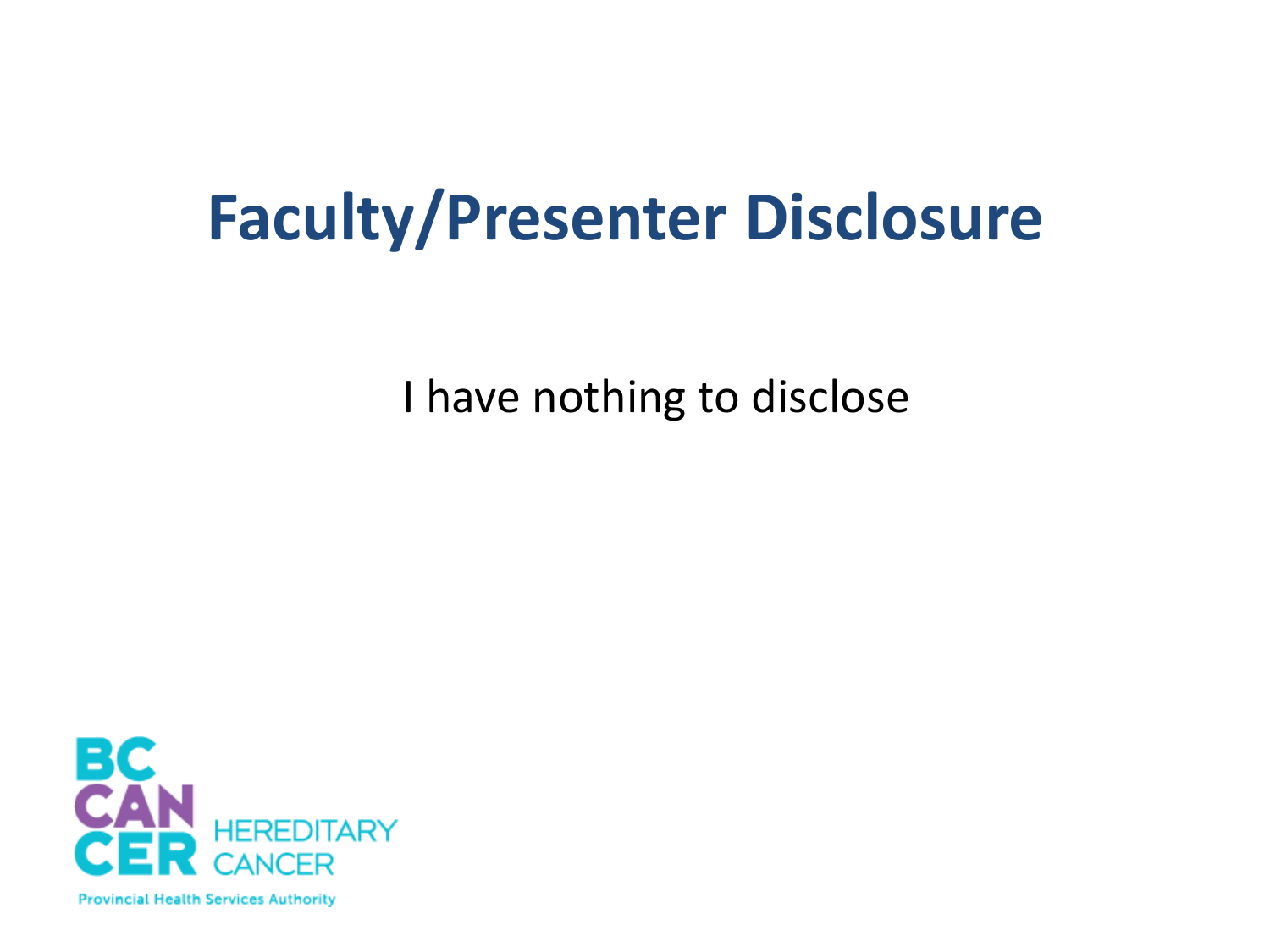### **Objectives**

- 1. Review Hereditary Cancer Program (HCP) referral indications and process
- 2. Discuss some implications of current approaches to hereditary cancer genetic testing
- 3. Identify hereditary cancer resources for practice

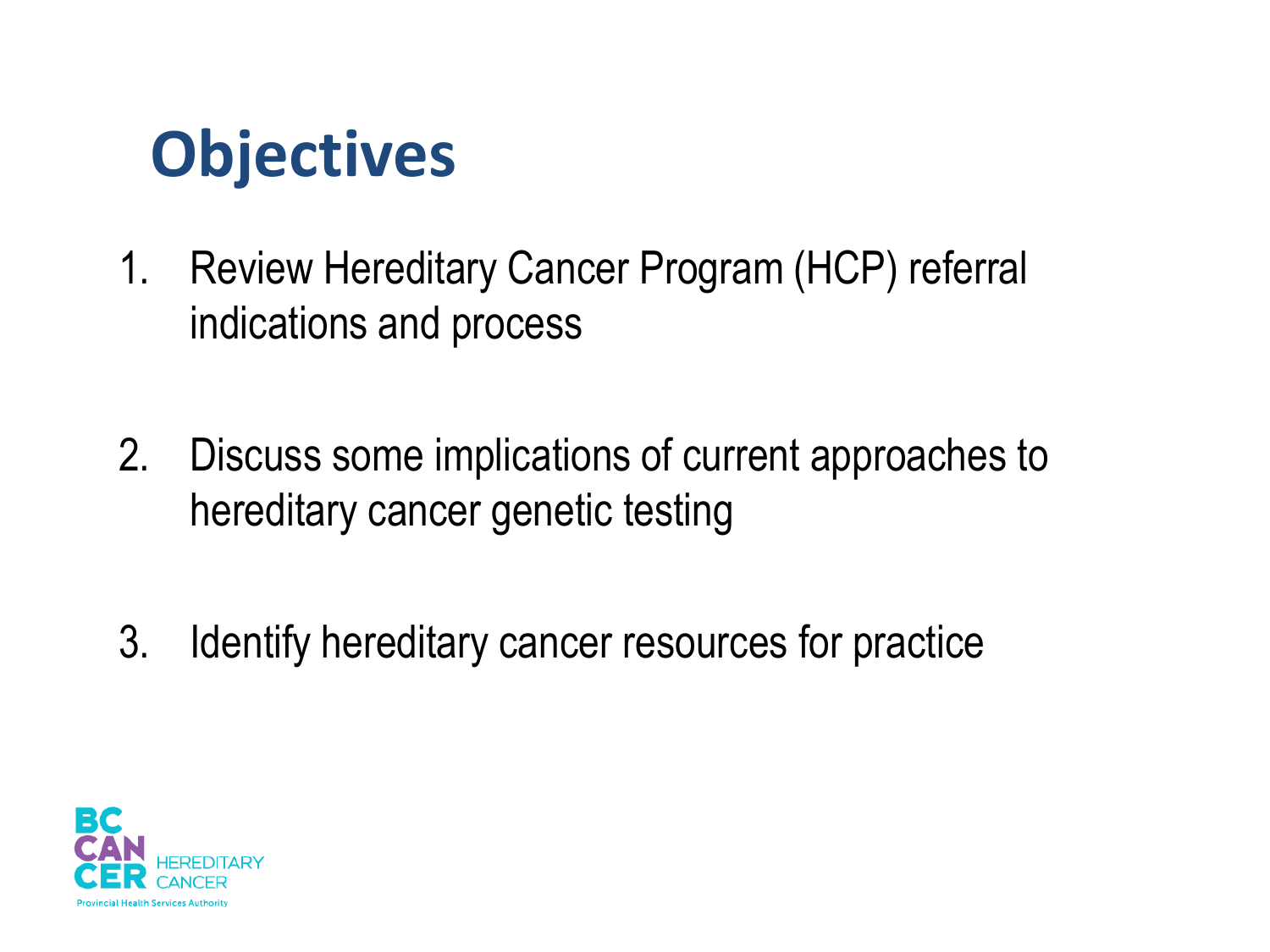



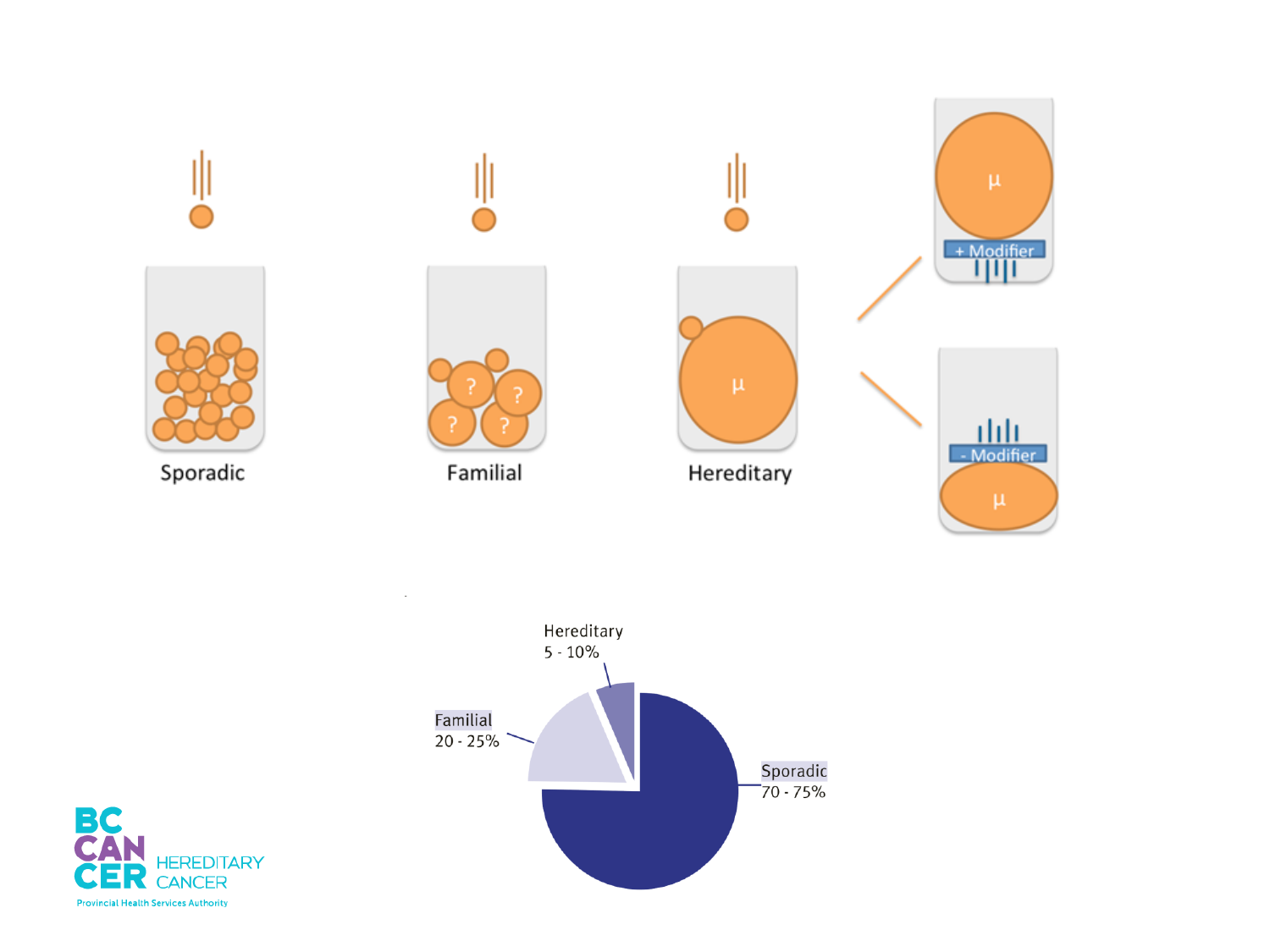# **When to consider hereditary cancer?**

Family history may include:

- Same cancer, 2 or more close relatives (same side of family)
- Multiple generations affected
- Earlier than "usual" age at diagnosis
- Multiple primary tumours
- Rare cancers
- Tumours consistent with specific syndrome (e.g. colorectal and endometrial; breast and ovarian; polyposis)

Personal history:

- Pathology features (e.g. polyps)
- See specific syndromes

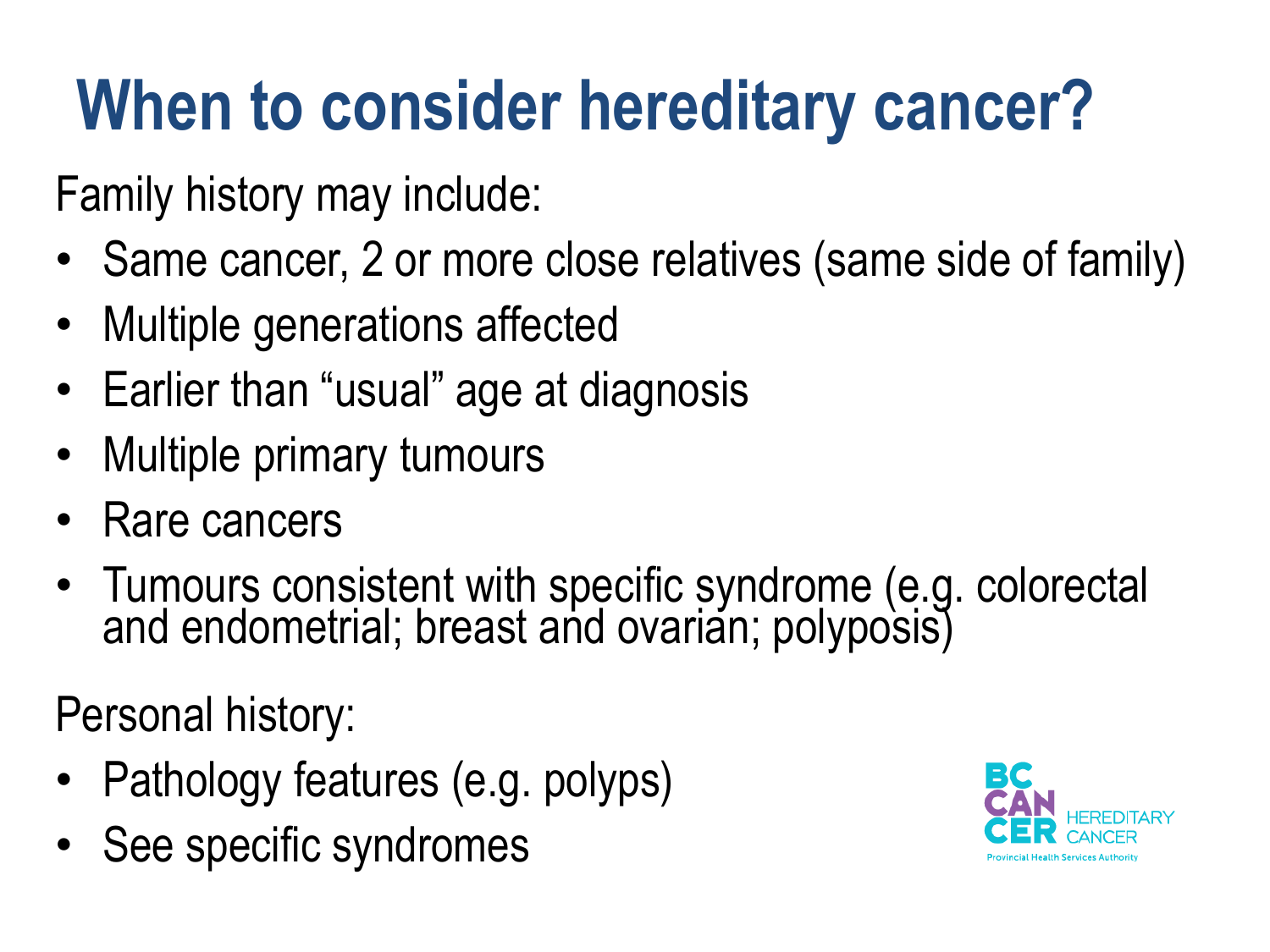## **Risk stratification: Who needs what?**

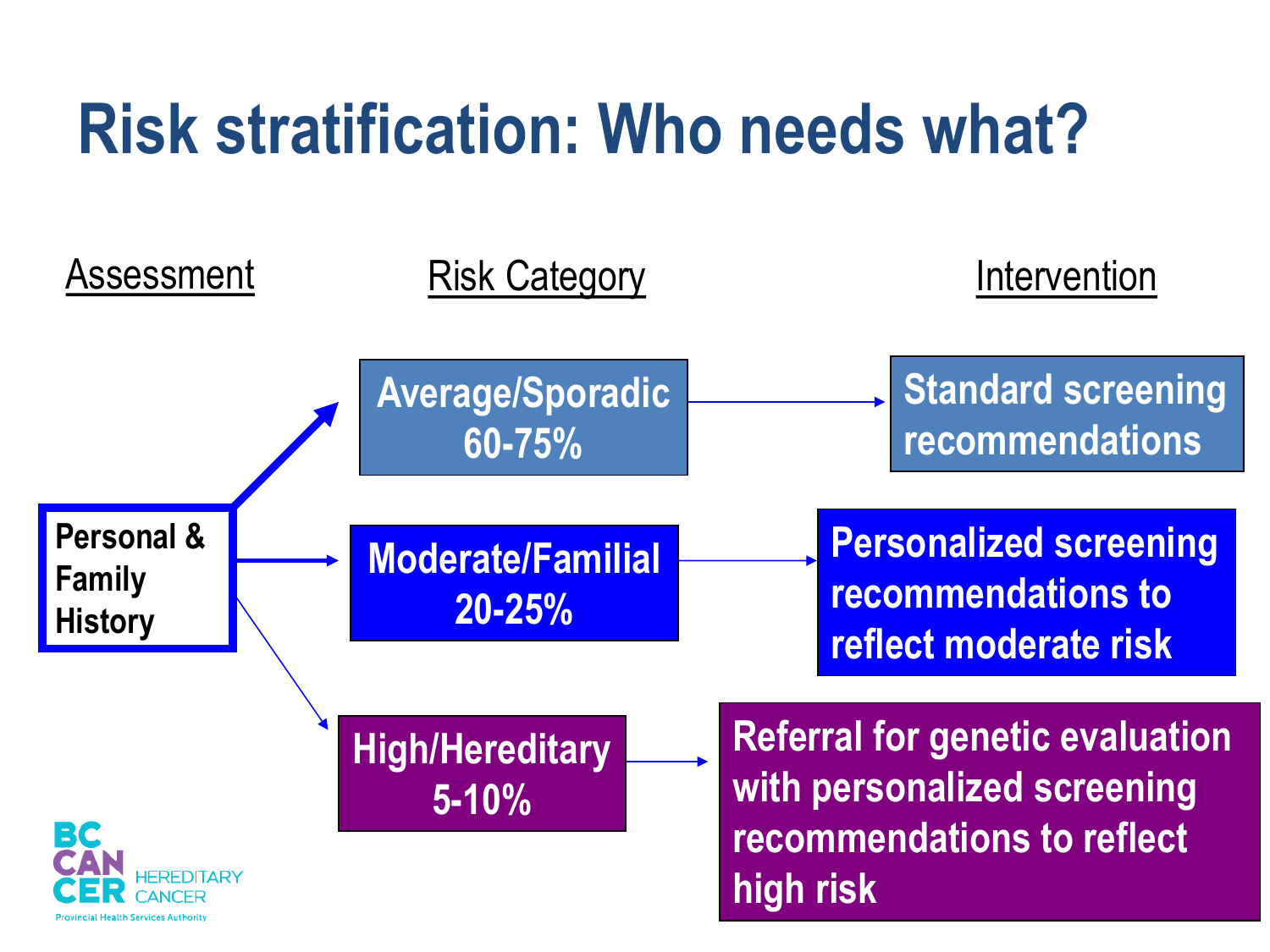## **Refer to HCP based on:**

- Personal history
- Family history
	- Carrier testing (known hereditary cancer gene mutation)
- Re-assessment

Referrals from:

- Surgeons
- Gastroenterologists
- Oncologists
- Other Specialists
- Family physicians
- Nurse Practitioners
- Patients

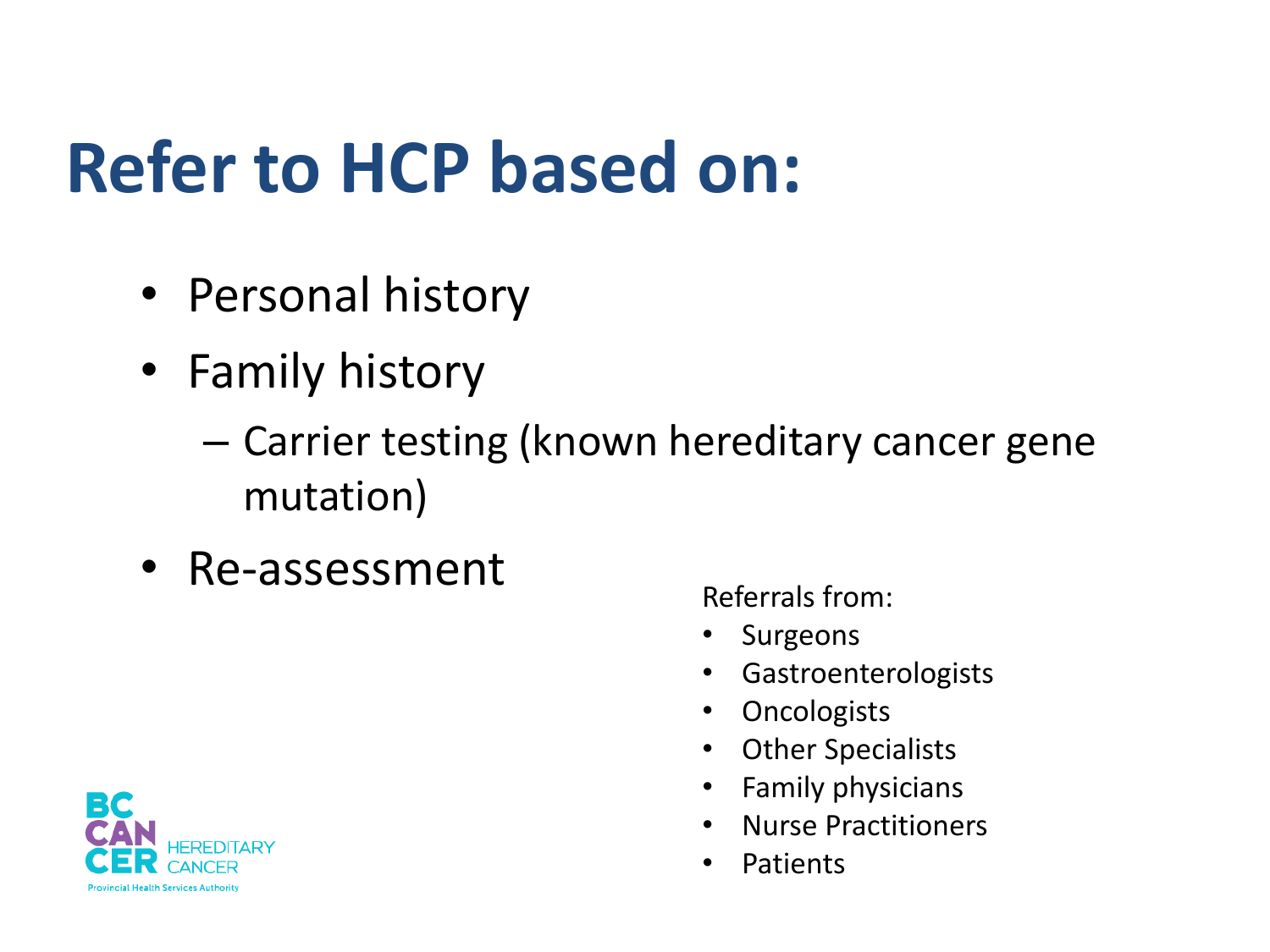## **Personal Hx: Polyposis**

Referral for polyposis assessment should be considered for any person with:

- 10 or more **adenomatous polyp**s, OR
- 2 or more **hamartomatous polyp**s, OR
- 5 or more **serrated polyps** (hyperplastic polyps, sessile serrated adenomas/polyps, traditional serrated adenomas) proximal to the sigmoid colon OR
- multiple polyps of different types (adenomatous, hamartomatous, serrated, hyperplastic)

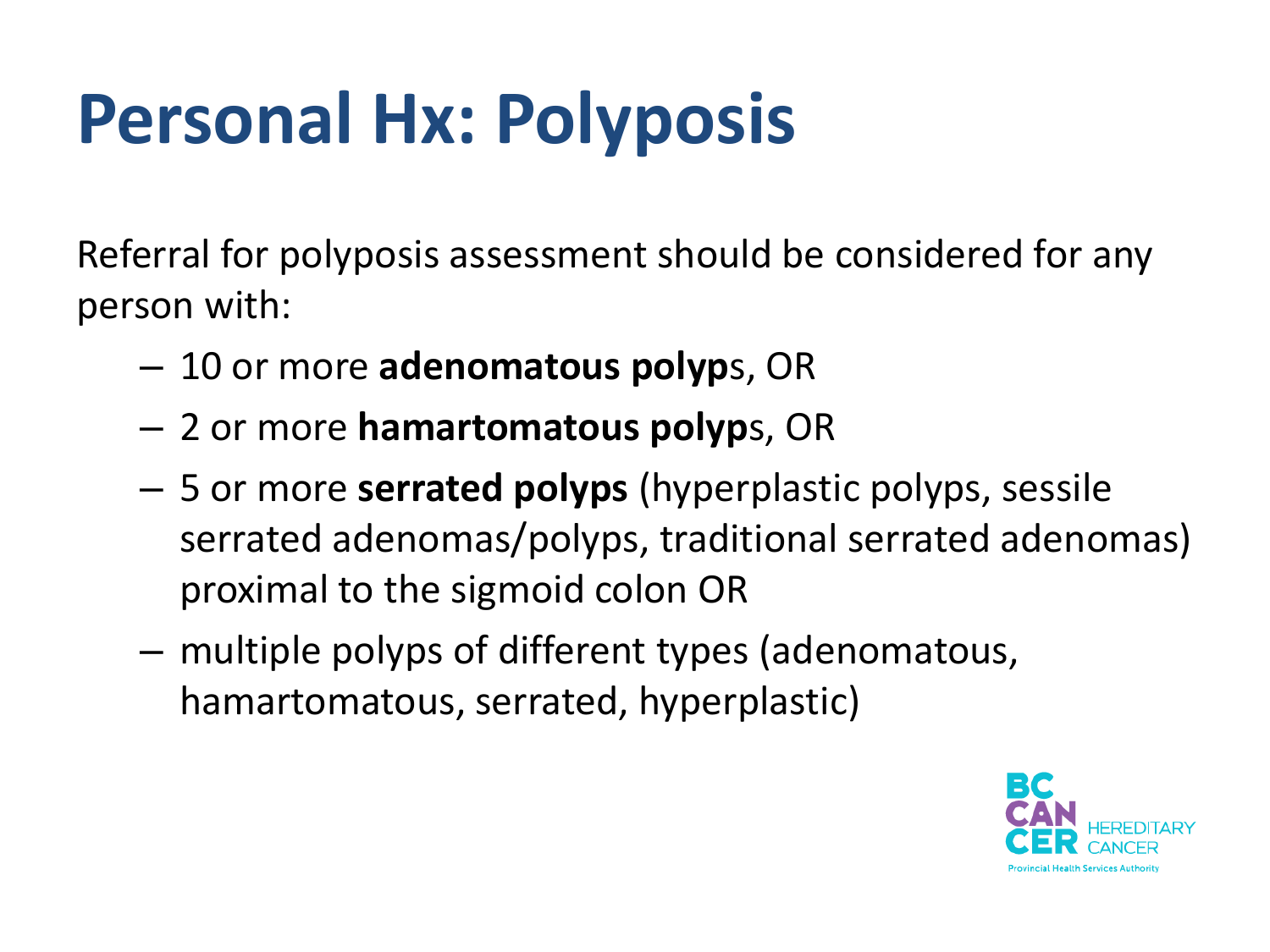## **Case example – referral?**

Colonoscopy #1 (age 55)

- Sessile serrated polyp x 1
- Tubulovillous adenoma x 1

Colonoscopy #2 (age 60)

- Tubular adenoma x 7
- Sessile serrated adenoma x 1

Colonoscopy #3 (age 61)

- Tubular adenoma x 2
- Sessile serrated adenoma x 1

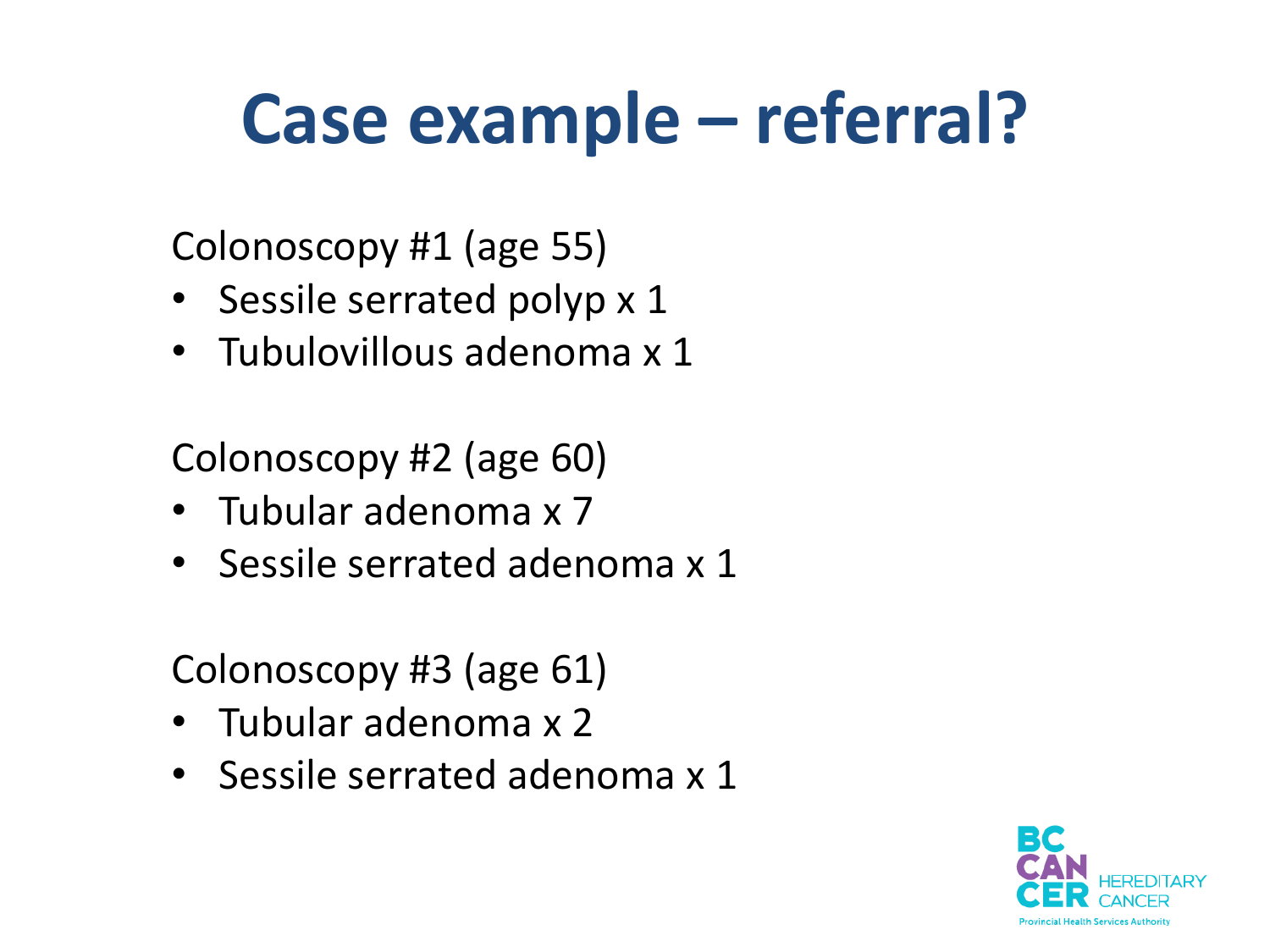# **Lynch Syndrome (formerly known as HNPCC)**

### **Personal history:**

- Colorectal cancer < age 40
- Lynch syndrome cancer that is MMR-deficient (IHC/MSI-H report) any age
- Colorectal cancer < age 50 and adopted, with NO family hx available
- 2 Lynch syndrome cancers with at least 1 dx < age 50

### **Family history:**

- Confirmed *MLH1, MSH2, MSH6, PMS2, EPCAM* pathogenic variant
- Close relative with personal history as above
- 2 FDR with a Lynch syndrome cancer, both dx < age 50
- 3 Lynch syndrome cancers, with at least 1 dx < age 50

*Lynch syndrome cancers*: colorectal, endometrial, ovarian, gastric, small bowel, hepatobiliary, pancreatic, kidney, ureter, brain; also sebaceous adenomas or colorectal adenomas  $\leq$  age 40

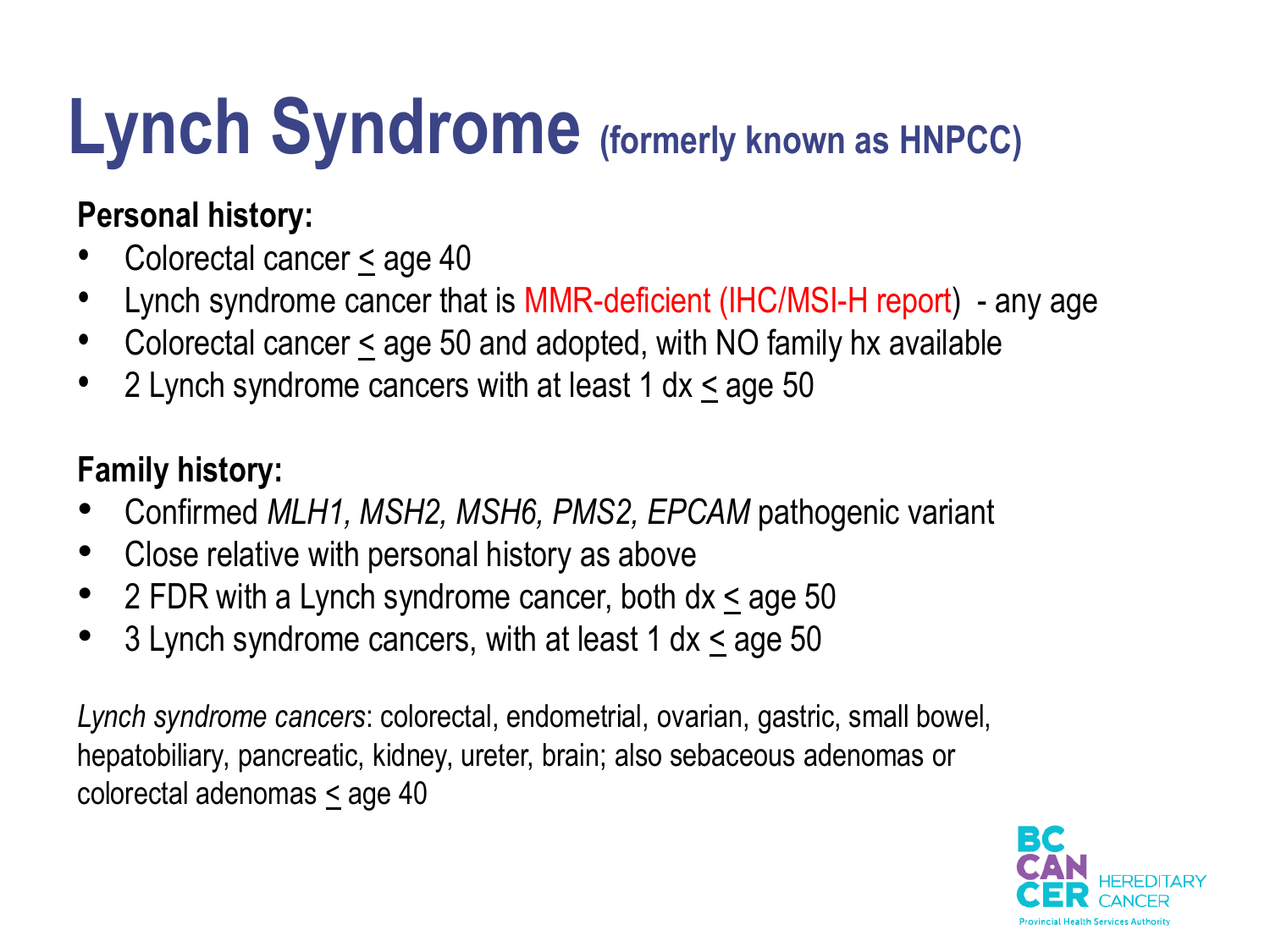# **Refer based on family history**

1 or more close relatives with polyposis and /or

families with hereditary cancer are more likely to have:

- several people with the same type(s) of cancer
- more than 1 generation of relatives with cancer dx
- cancer at earlier ages than is common for that type of cancer (e.g. colon cancer < age 50)
- people with more than 1 cancer diagnosis
- people with less common cancers

### **\*\*each side of the family is assessed separately for hereditary cancer risk\*\***

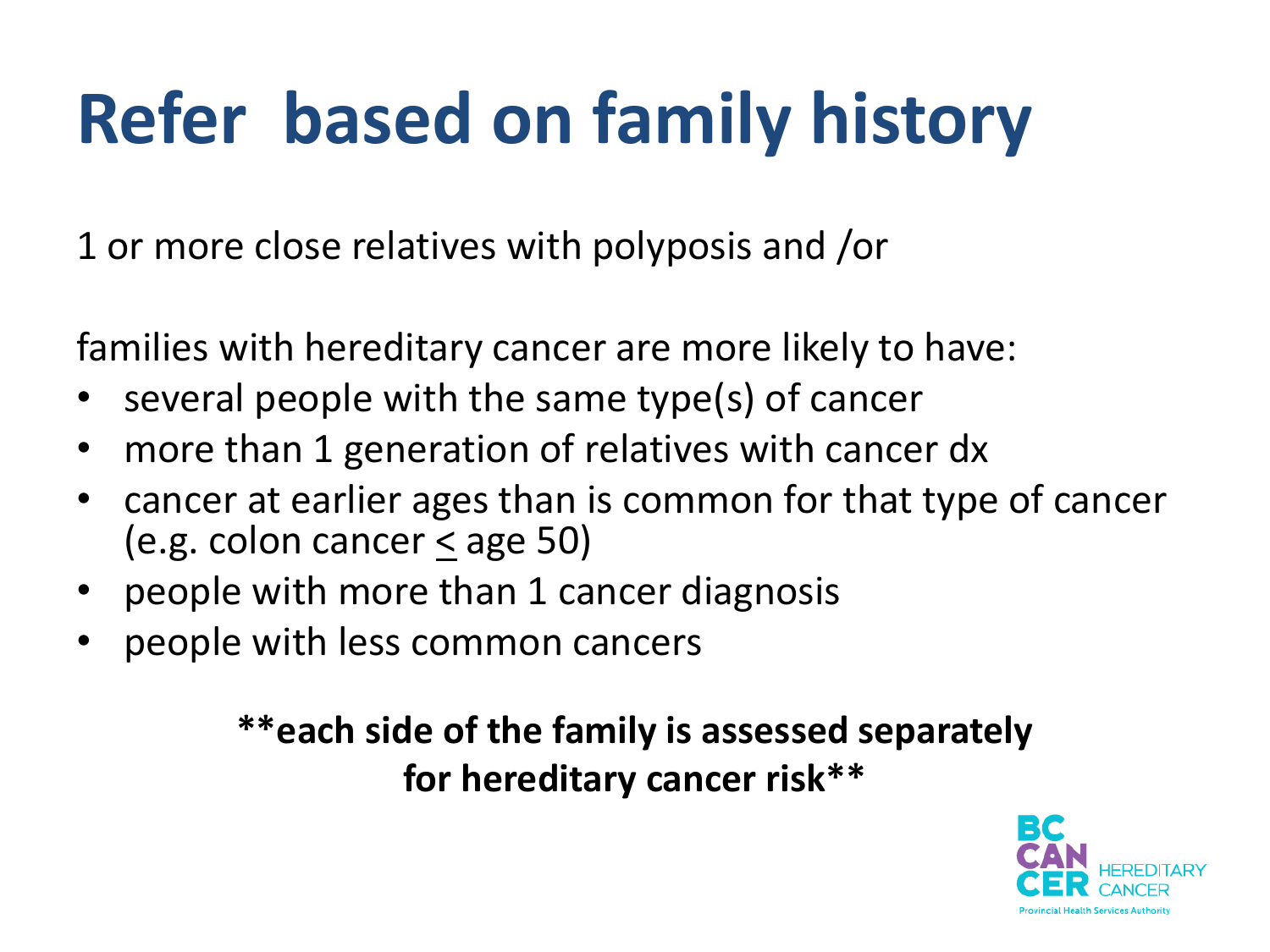## **Refer for carrier testing**

information provided by a relative about a hereditary cancer gene mutation:

- –"dear family" letter
- genetic testing report
- family member name/reference number

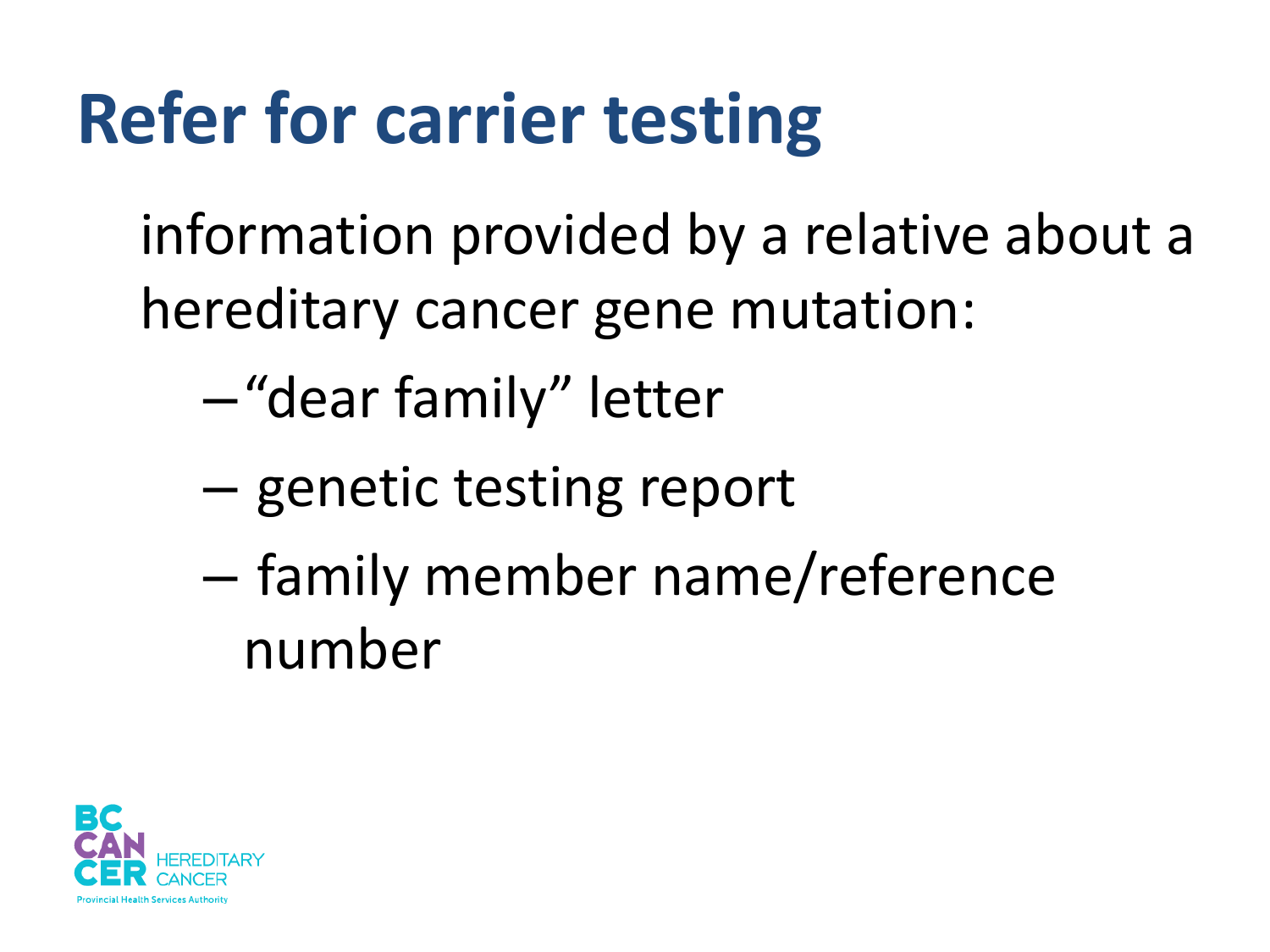## **Refer for re-assessment**

Reasons may include:

- new cancer or polyps: patient or close relative
- new genetic test results in a family member
- request for updated information about:
	- new options for genetic testing
	- whether a VUS has been re-classified
	- cancer screening and risk-reduction
	- available support services

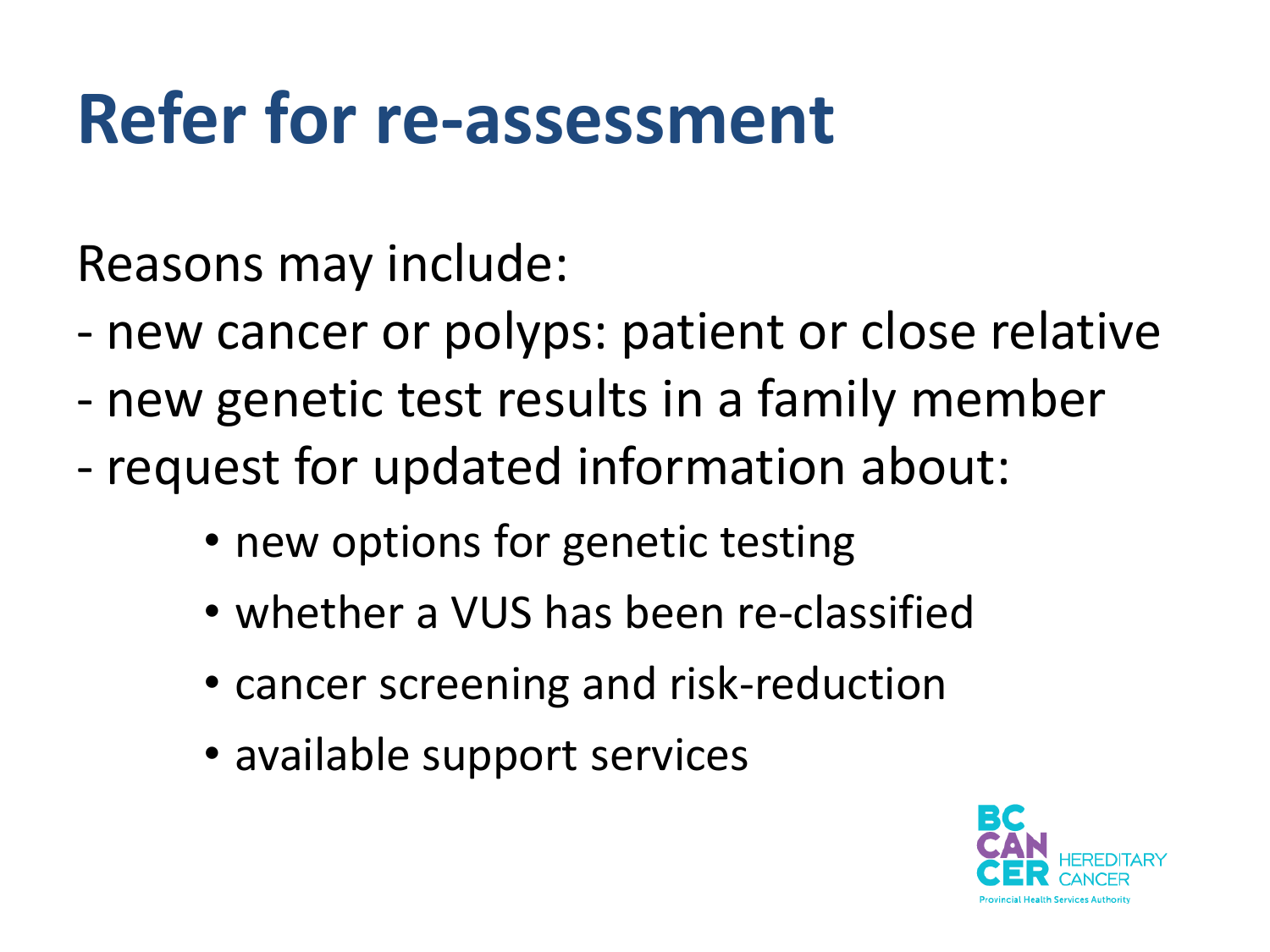## **Hereditary Cancer Program**

**Co-Medical Directors:** Dr. Intan Schrader & Dr. Sophie Sun

**Provide:**

• Genetic testing

• Education



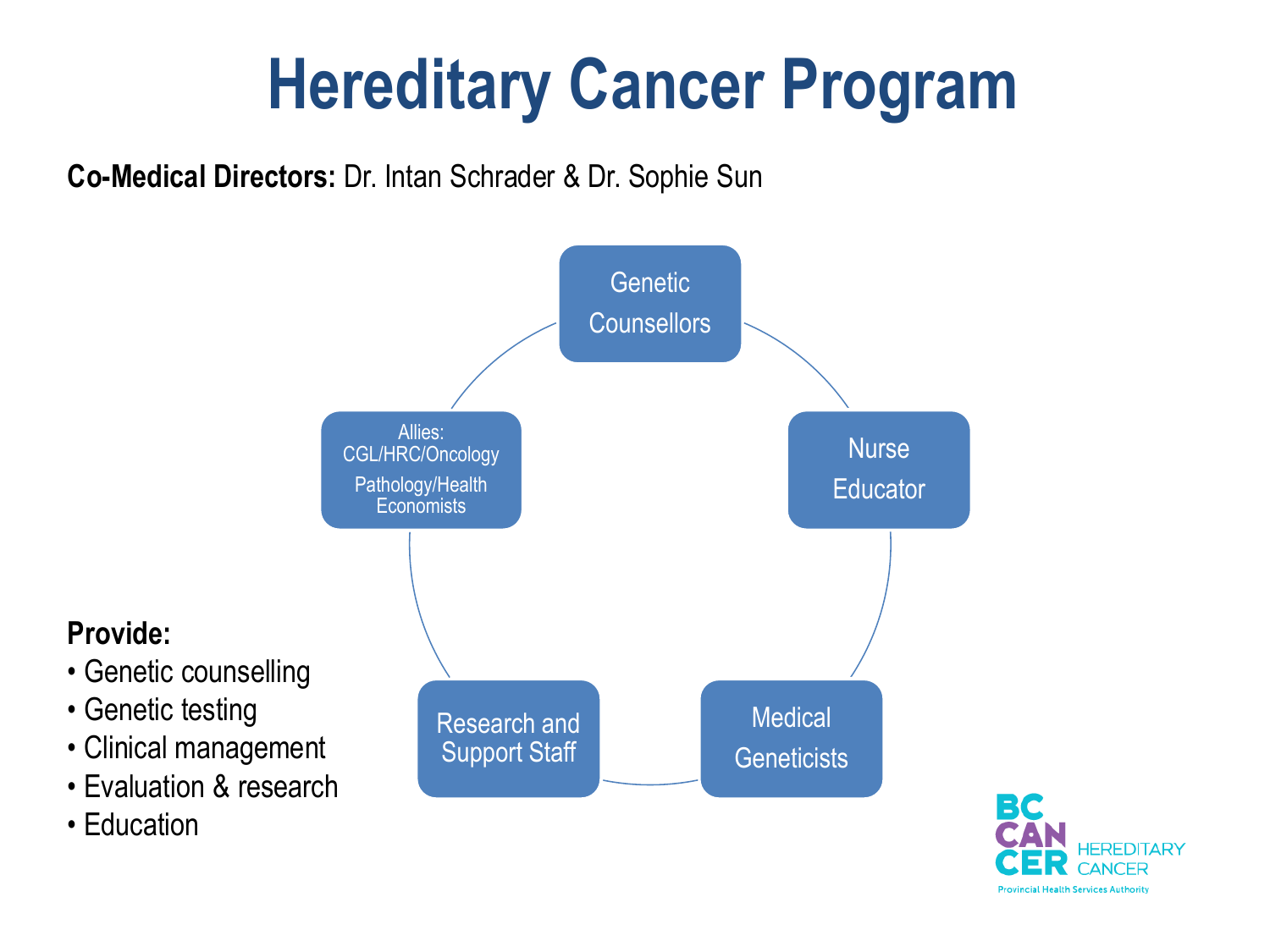### **Reduce the morbidity and mortality from hereditary cancer syndromes**

Find people with hereditary cancer syndromes Provide risk management advice Help with cancer treatment decisions Identify resources and supports

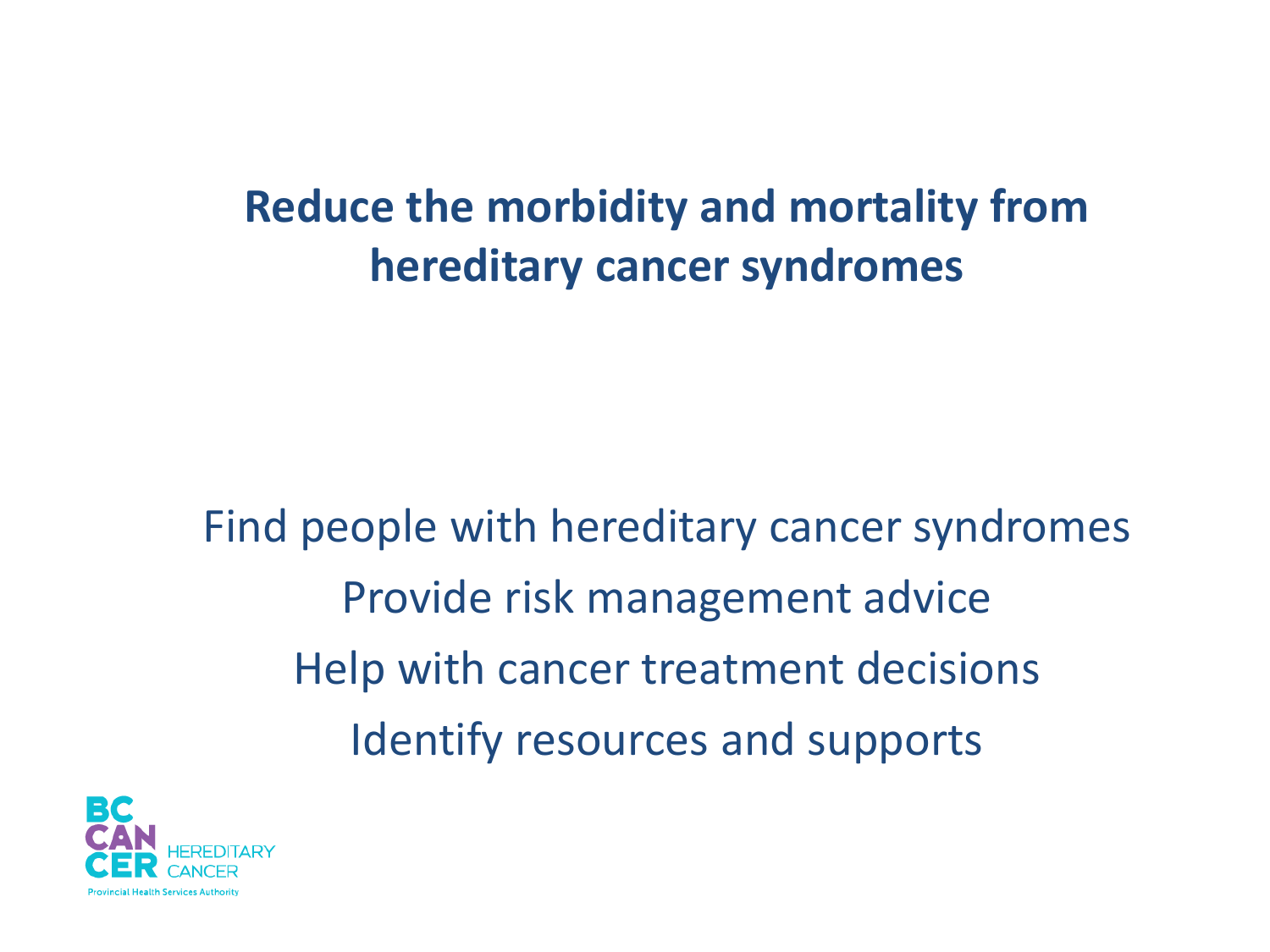#### **Hereditary Cancer Program BC Cancer Provincial Clinical Service**

#### **Permanent Clinics**

- Vancouver
- Abbotsford
- Victoria (Feb 2018)

#### **Outreach Clinics**

• Surrey

#### **Videoconference/Telehealth**

• most BC/Yukon communities



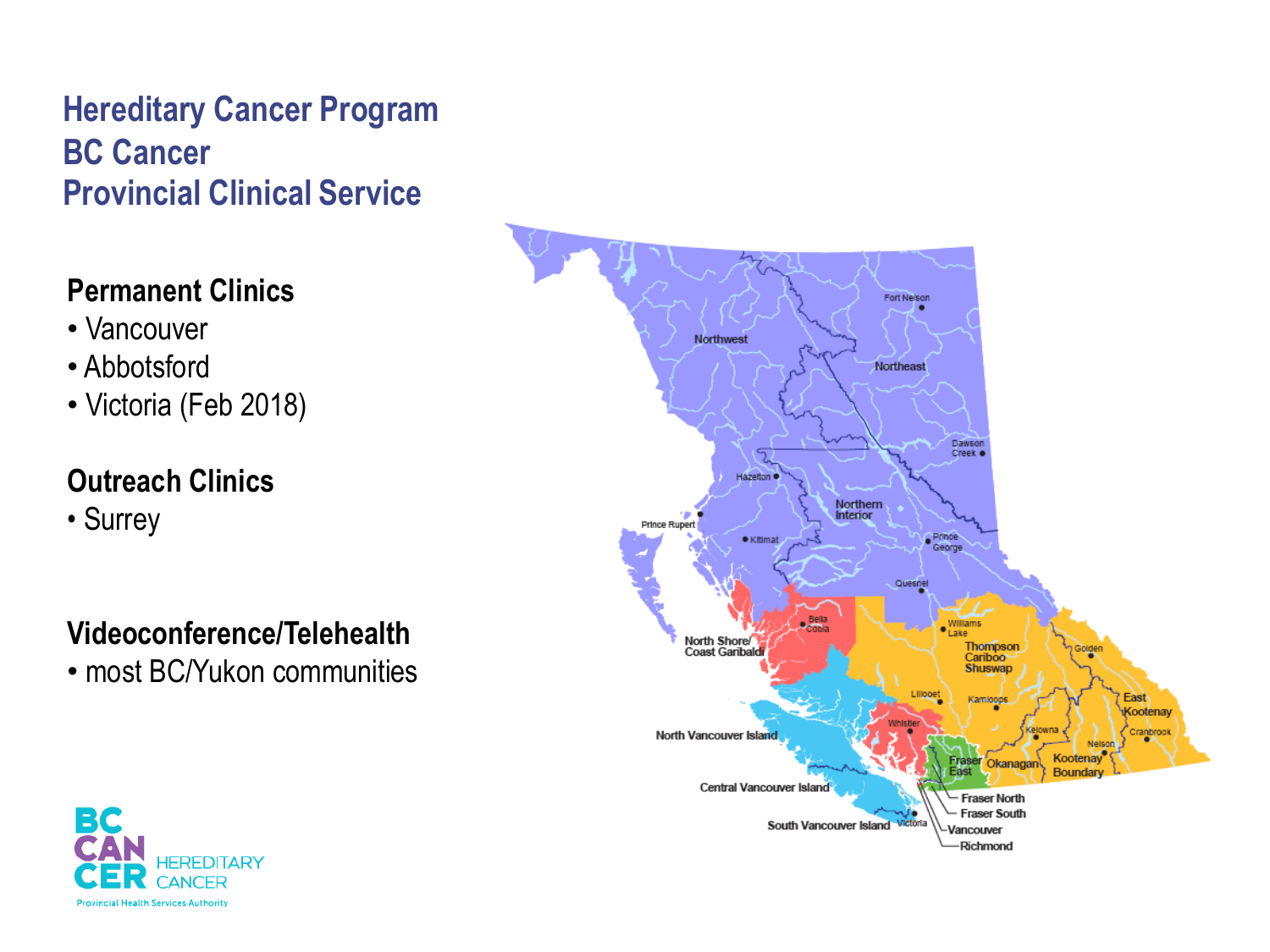

#### HCP - Number of Eligible Referrals F08/09 - F17/18



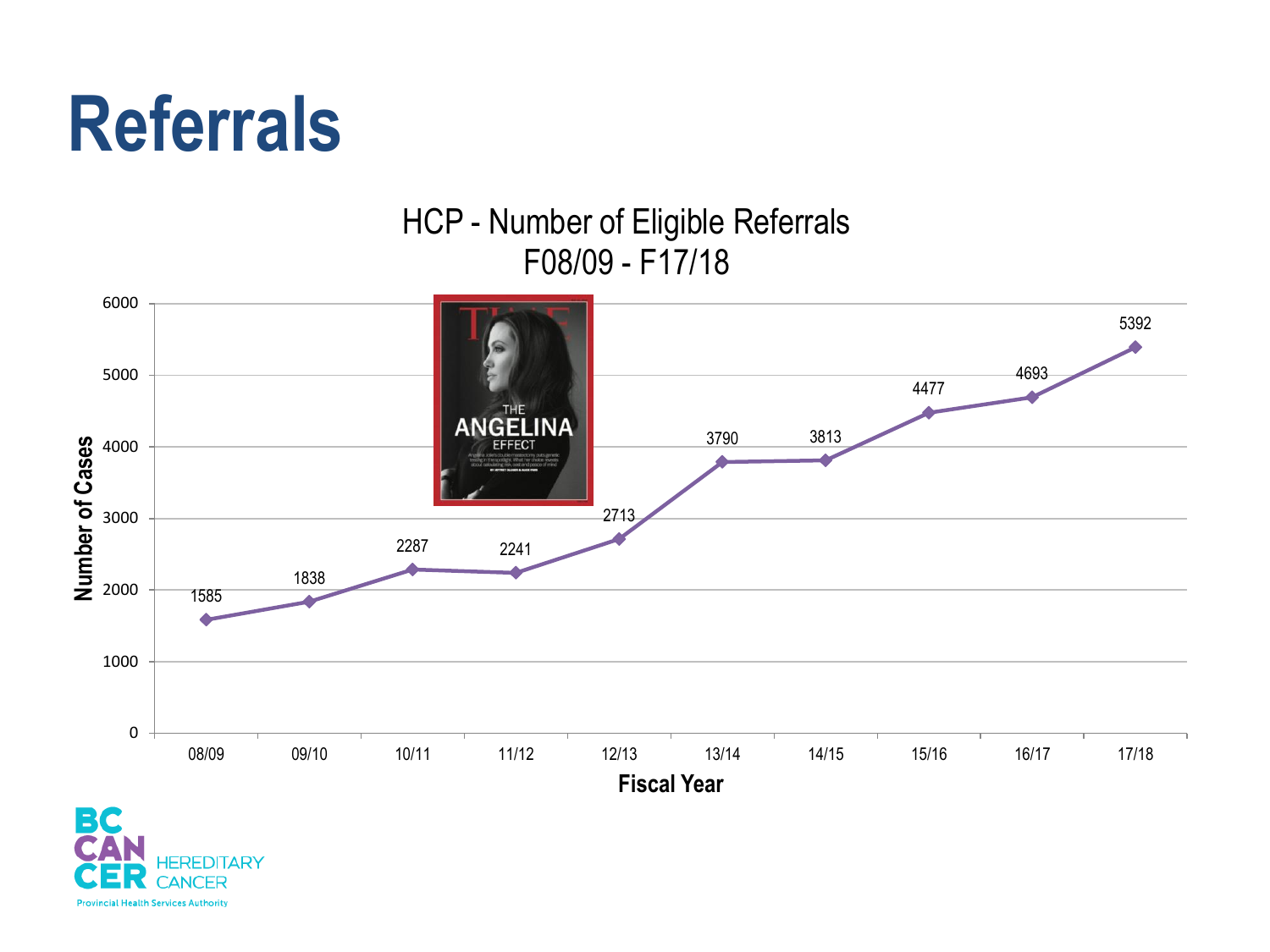# **Referral Process**

- Referral form/Criteria
- Medical records to provide
	- Pathology reports
	- Operative reports
	- Consult letters
- Waiting lists
- What to expect
	- patient
	- provider

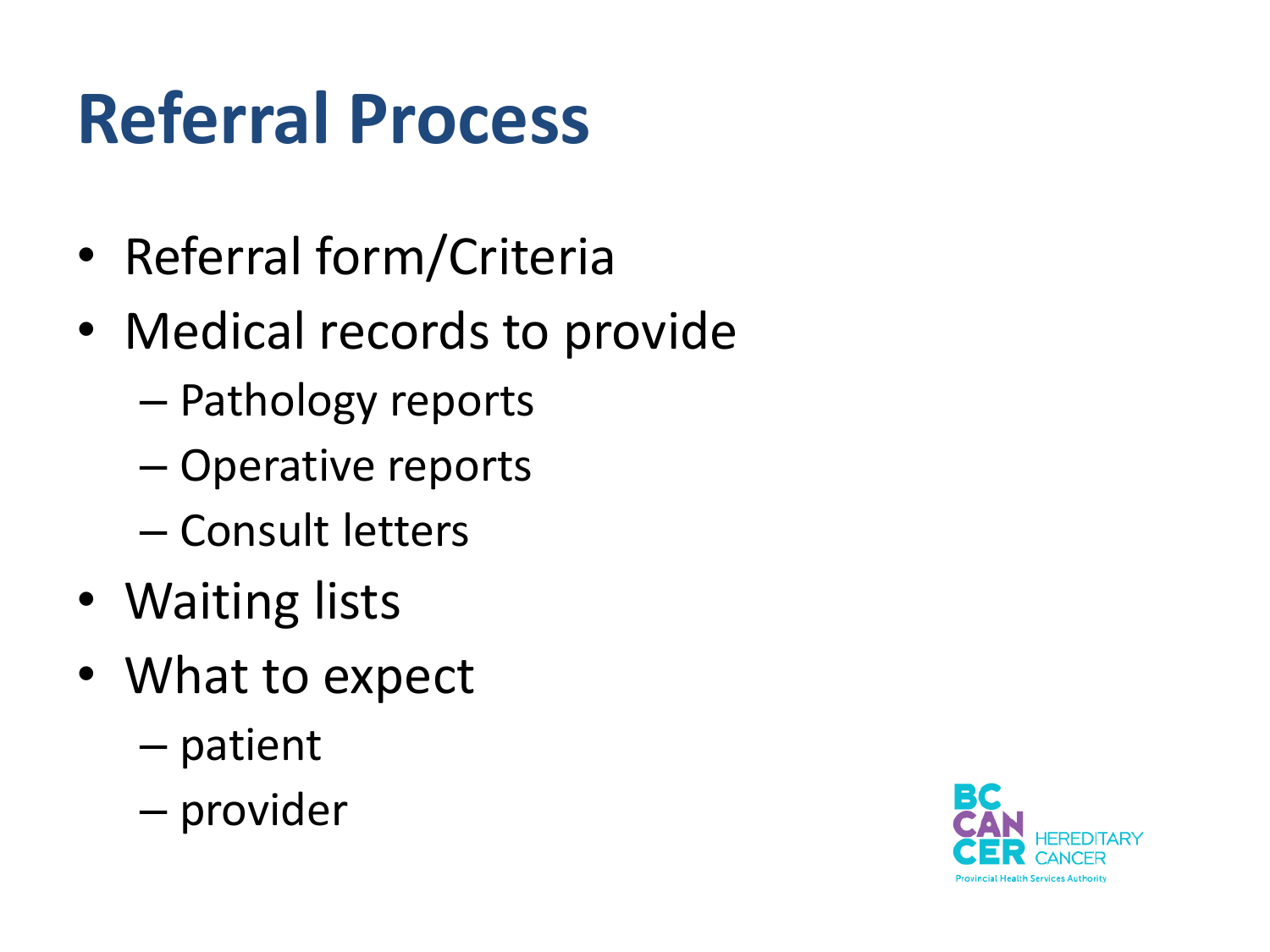#### **[www.bccancer.bc.ca/health-professionals/clinical-resources/hereditary-cancer](http://www.bccancer.bc.ca/health-professionals/clinical-resources/hereditary-cancer)**

### **Hereditary Cancer**

The Hereditary Cancer Program (HCP) provides genetic counselling and genetic testing for BC/Yukon residents who may have inherited an increased risk for specific types of cancer. Similar services are available across Canada and in other countries.

This section provides direction about HCP referrals, information and resources for health professionals to use when discussing hereditary cancer assessment with your patients/families.

People are encouraged to review their personal and/or family history with a health care provider to clarify whether HCP referral is indicated.

### How to refer

To refer a patient, print the current HCP Referral form, complete all sections and fax it to the appropriate HCP office.

HCP referrals are accepted for BC/Yukon residents with:

**Download the Hereditary Cancer Program Referral form >** 

**Download the Urgent DNA Storage Requisition >** 

#### **Contact the Hereditary Cancer Program**

#### **Vancouver**

Phone: 604-877-6000 local 672198 Fax: 604-707-5931

#### **Abbotsford**

Phone: 604-851-4710 local 645236 Fax: 604-851-4720

Send an email to HCP.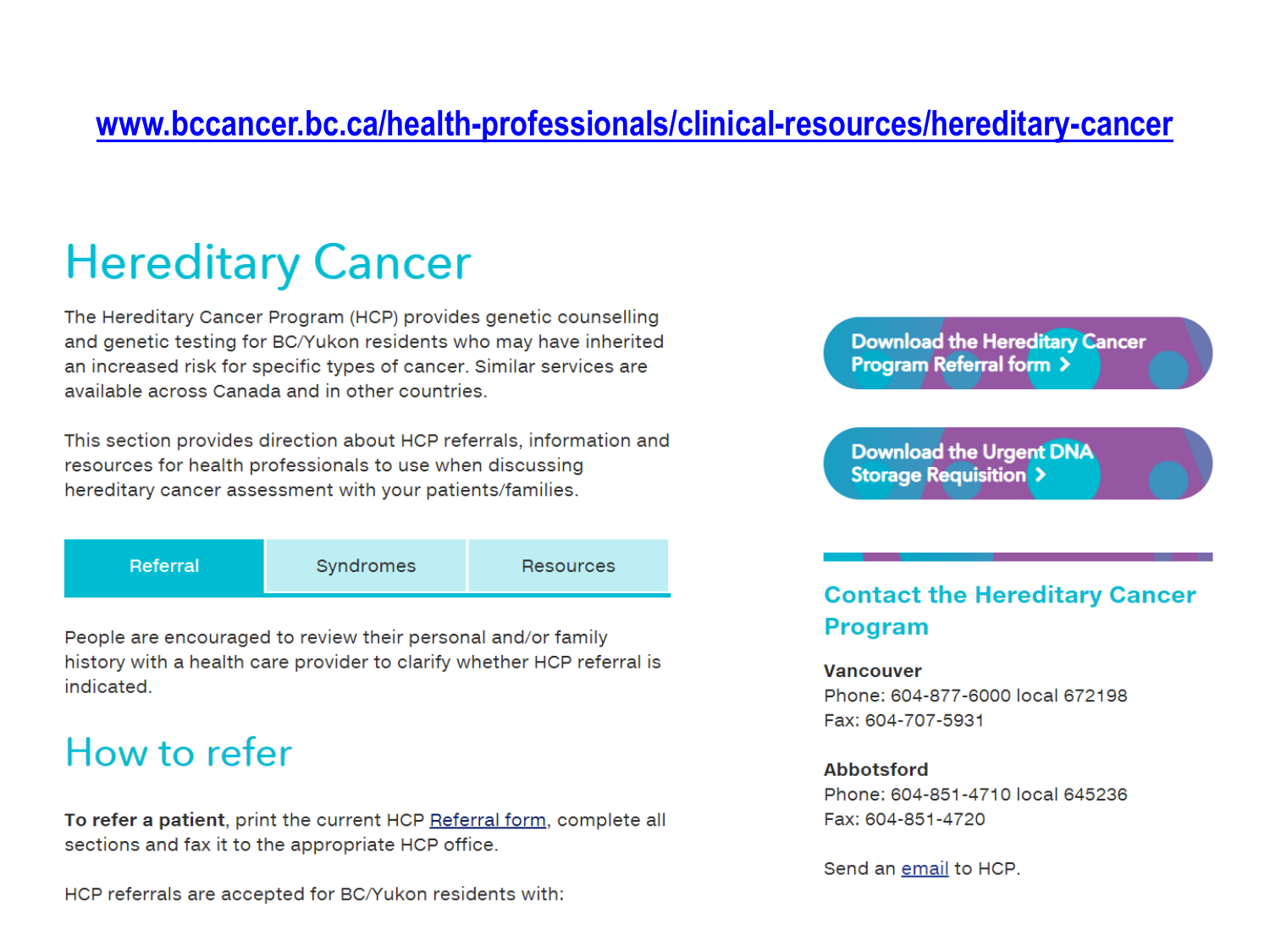# **Cancer Genetic Counselling Session**

- Personal medical history
- Review of family history
- **Education** 
	- $\checkmark$  Review of genes & inheritance
	- $\checkmark$  Discussion of sporadic, familial, hereditary cancer
- Empiric risk and likelihood of specific cancer syndrome
	- $\checkmark$  Associated cancer probabilities
	- $\checkmark$  Strategies for cancer screening & risk reduction
- Genetic testing
	- $\checkmark$  Eligibility, potential harms & benefits, limitations
	- $\checkmark$  Results
- Psychosocial issues, resources
- Communication with family members
- Documentation to referring provider and patient

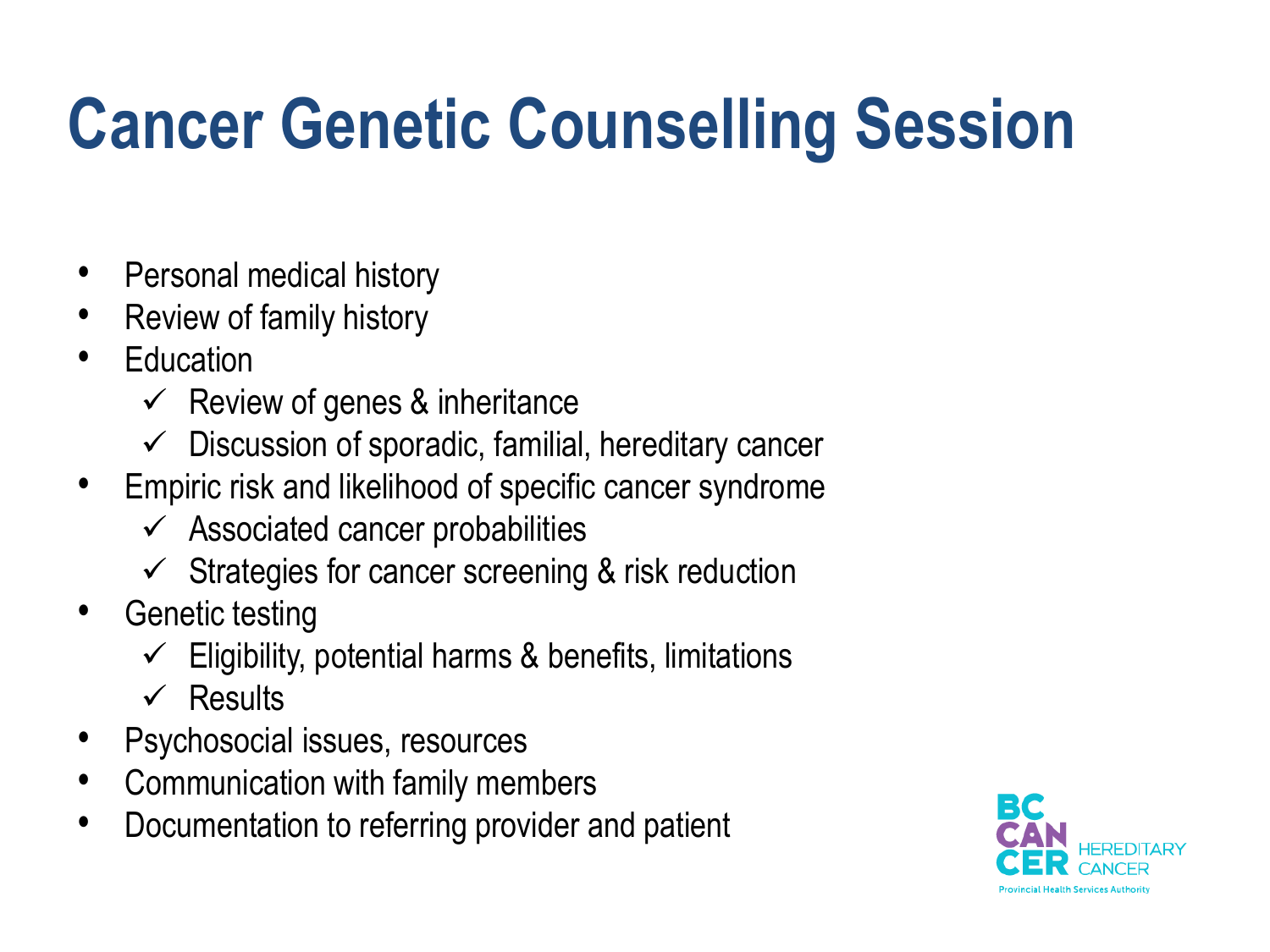## **Genetic Non-Discrimination Act**

- Canadian federal legislation passed May 2017
- Illegal to require disclosure of genetic test results or uptake of genetic testing as condition of a contract
- Protections added to:
	- Canadian Human Rights Act
	- Canada Federal Labour Code

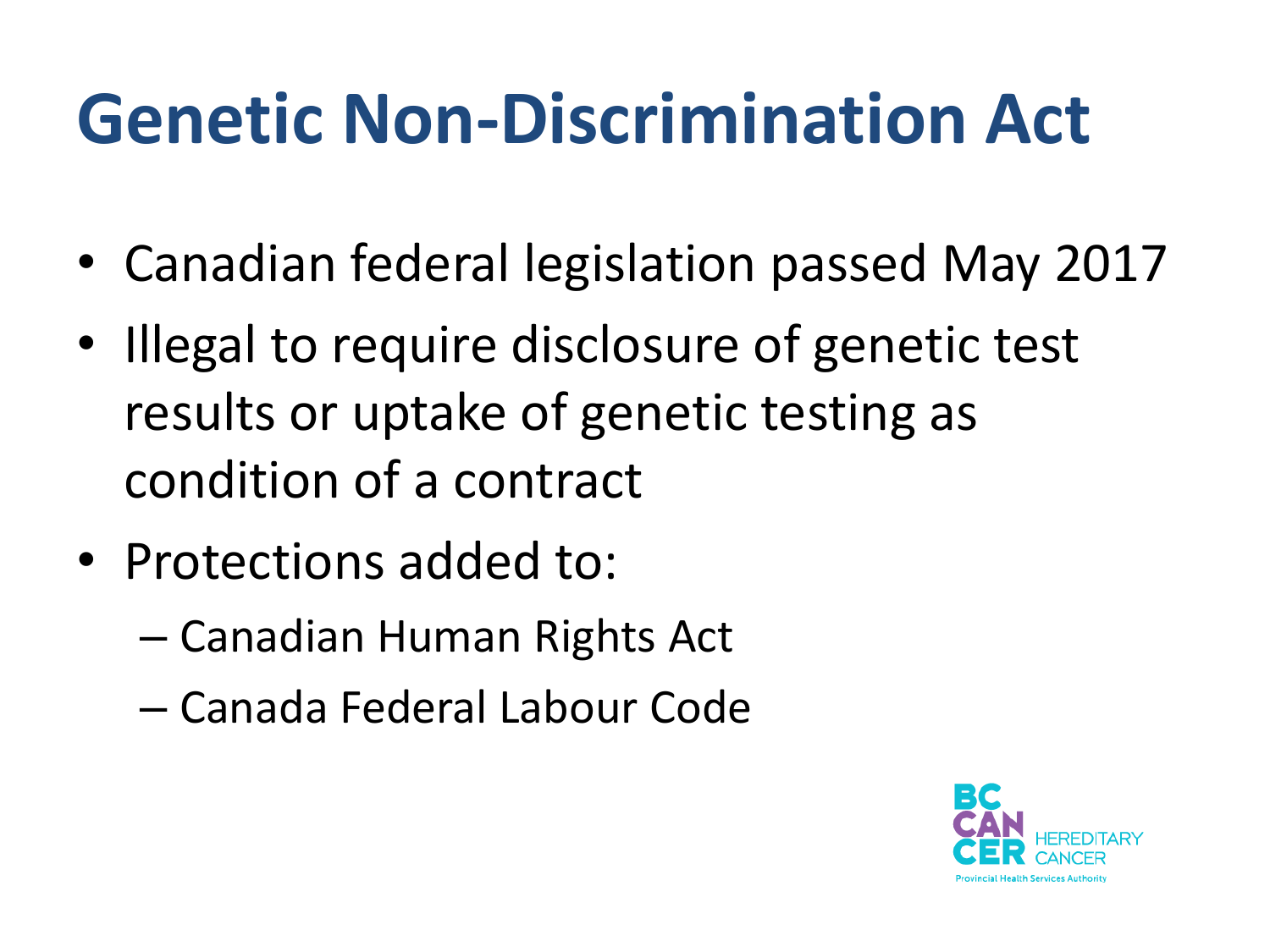# **Germline Genetic Testing**

### **Index test**:



- 1<sup>st</sup> genetic test in family
- trying to identify a mutation in a specific gene
- usually affected individual (relevant diagnosis)
	- storing a blood sample prior to death may be important
- usually blood test; sometimes begin with tumour tissue

### **Carrier (cascade) test**:

- for specific mutation confirmed in the family
- true positive/negative result to inform cancer risk management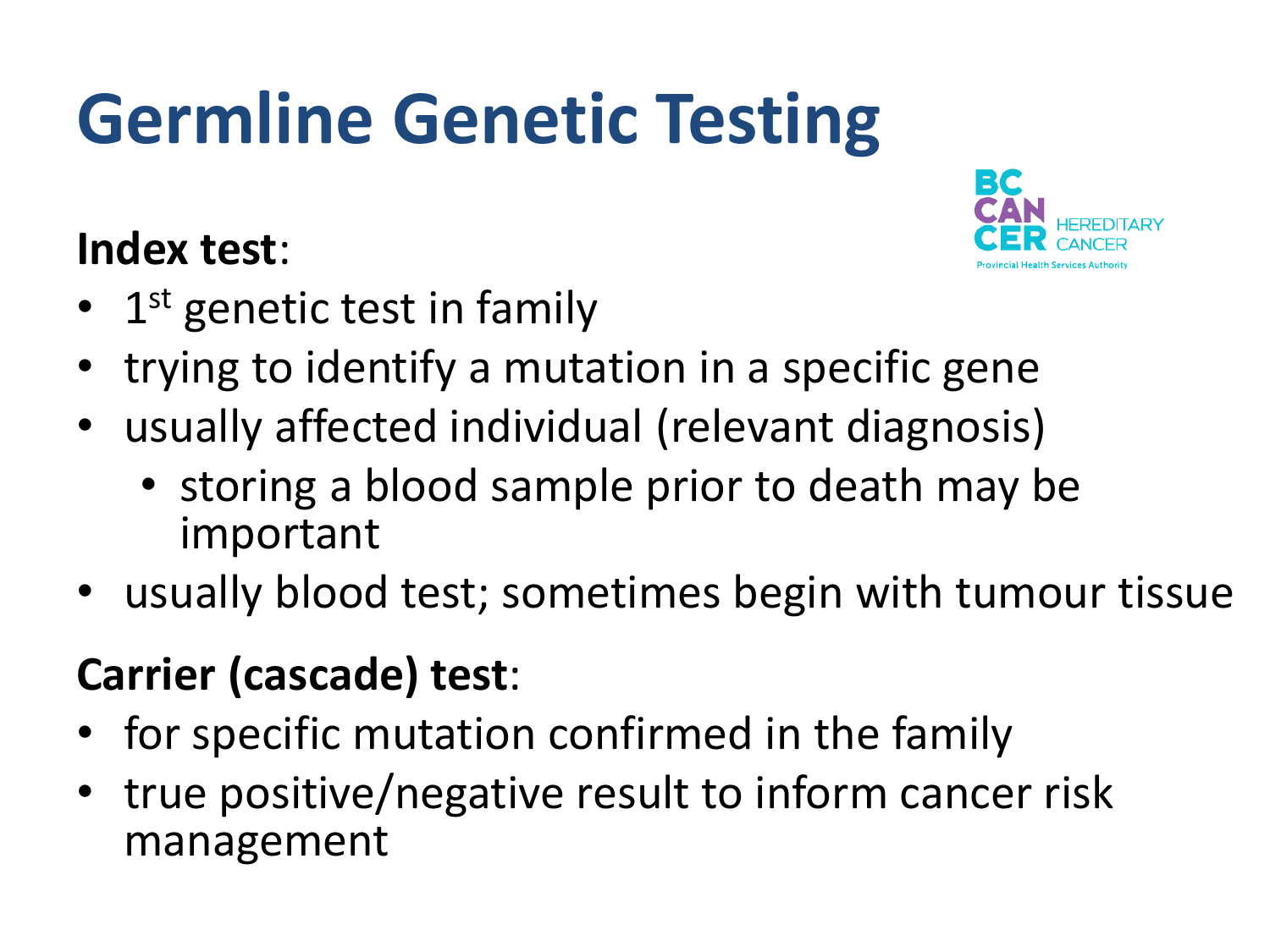### Hereditary Polyposis/Colorectal Cancer Syndromes

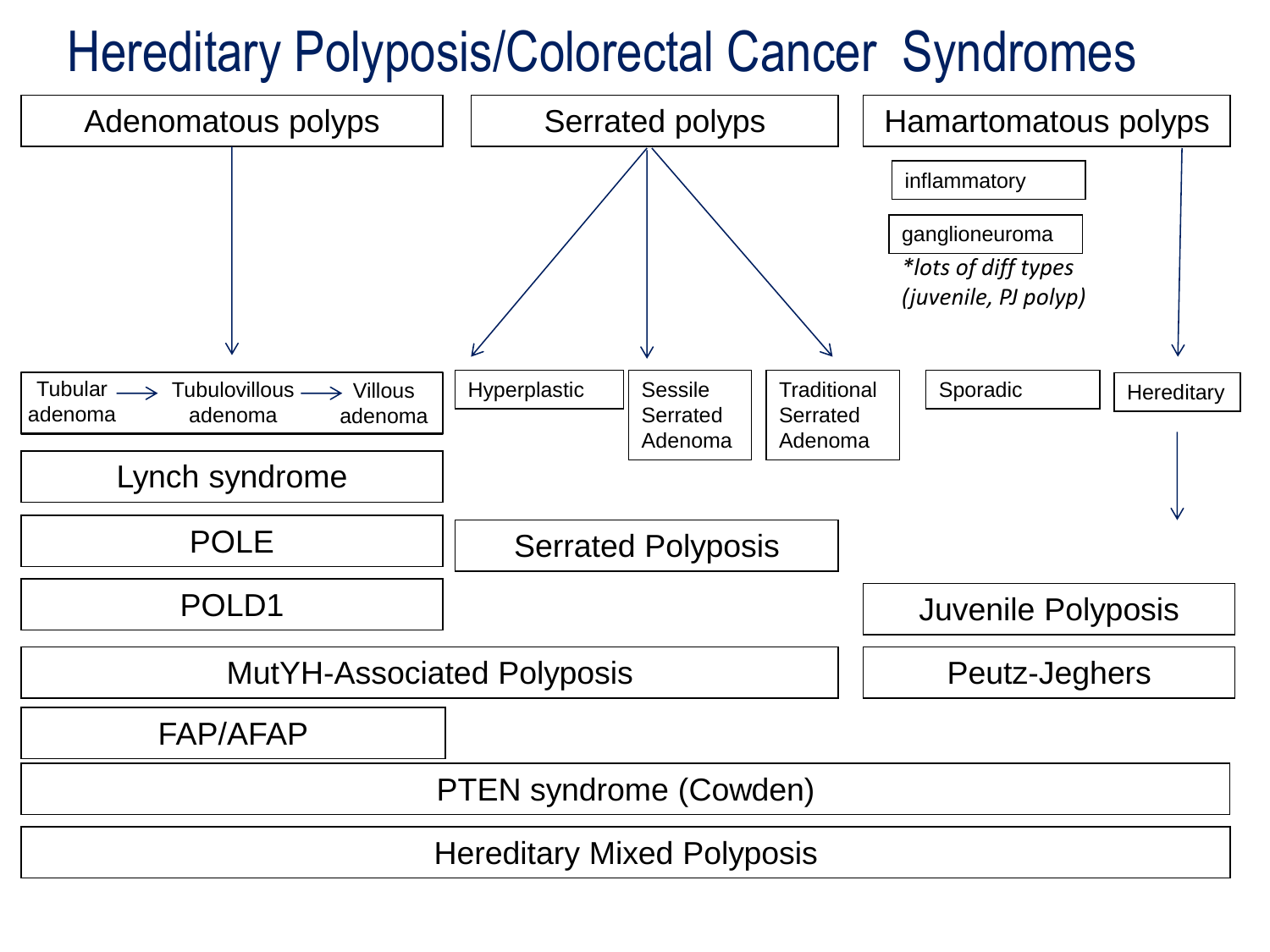







**Familial** 



- **Missed a mutation**
- **EX Confirms hereditary cancer syndrome**
- Cascade carrier testing in family
- **Recommendations for cancer risk** management
- **Treatment**
- Sporadic
- **Familial**
- **Missed a mutation**
- **VUS** is a mutation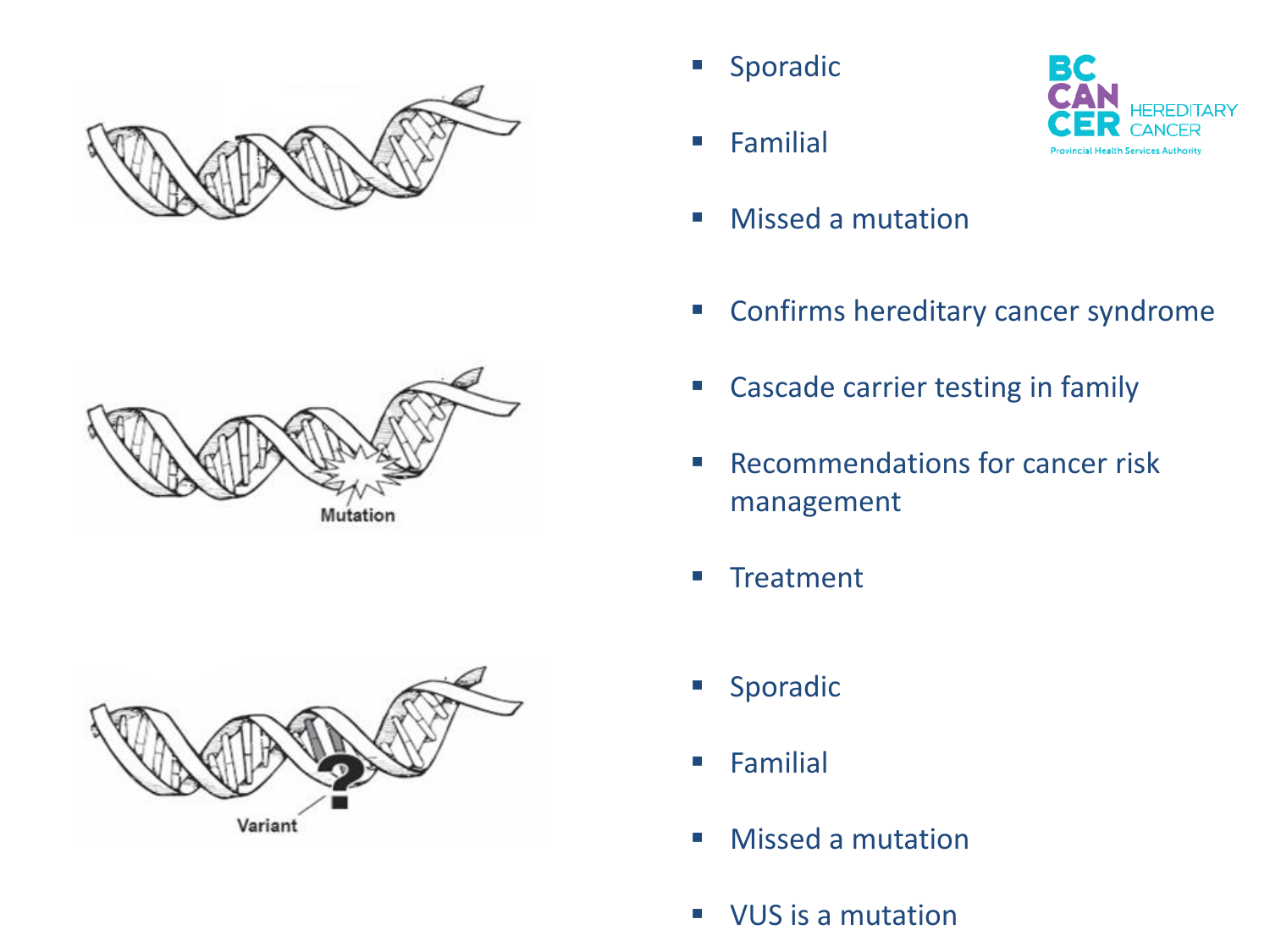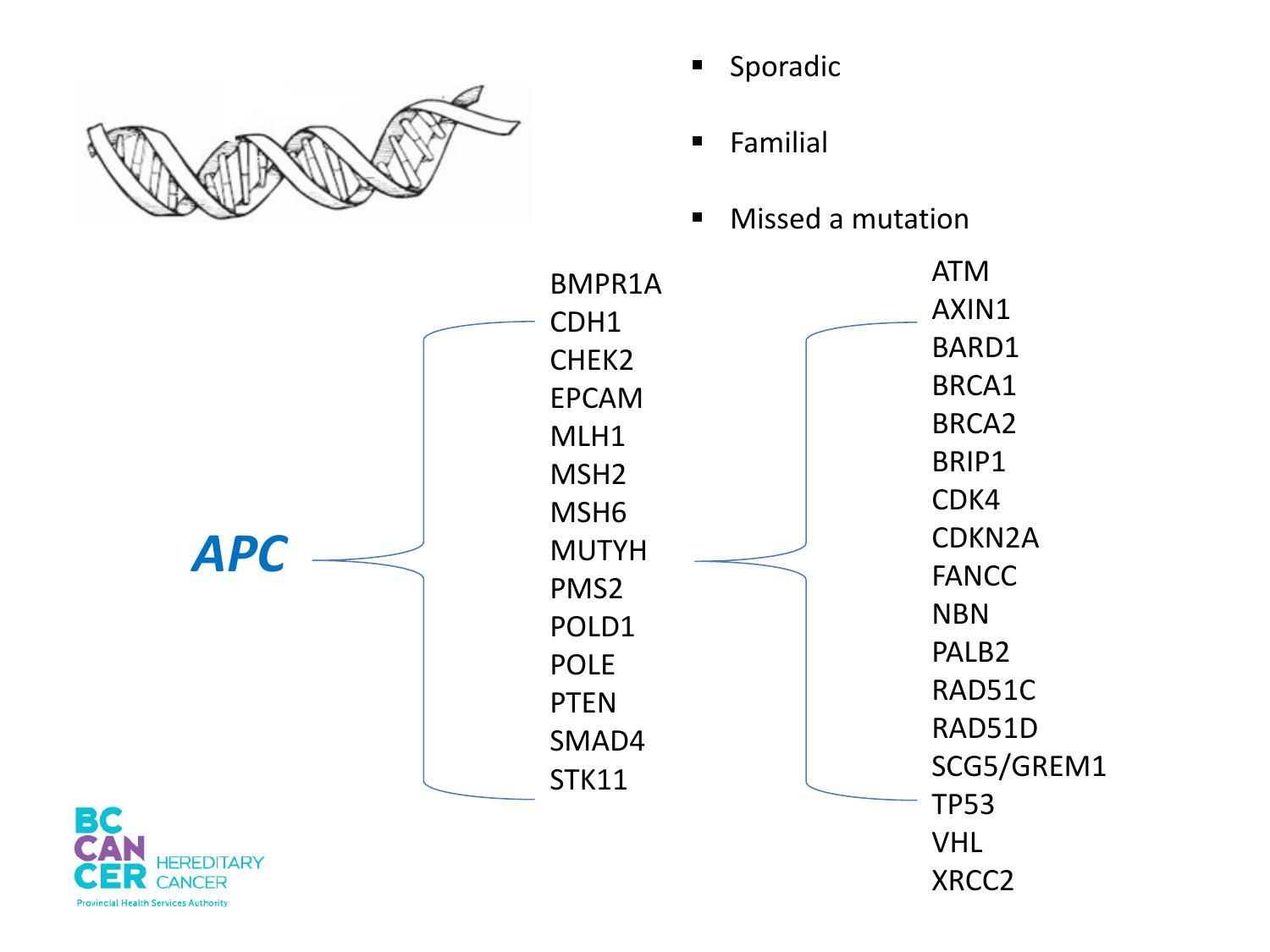# **Multi Gene Panels**

### **Benefits**

- Increased mutation detection rate (comprehensive test)
- Cost-effective
- Less testing fatigue
- Incidental findings

### **Drawbacks**

- Information overload
- Uncertainty if poorly understood genes are analyzed
- VUS rate
- Incidental findings

![](_page_25_Picture_11.jpeg)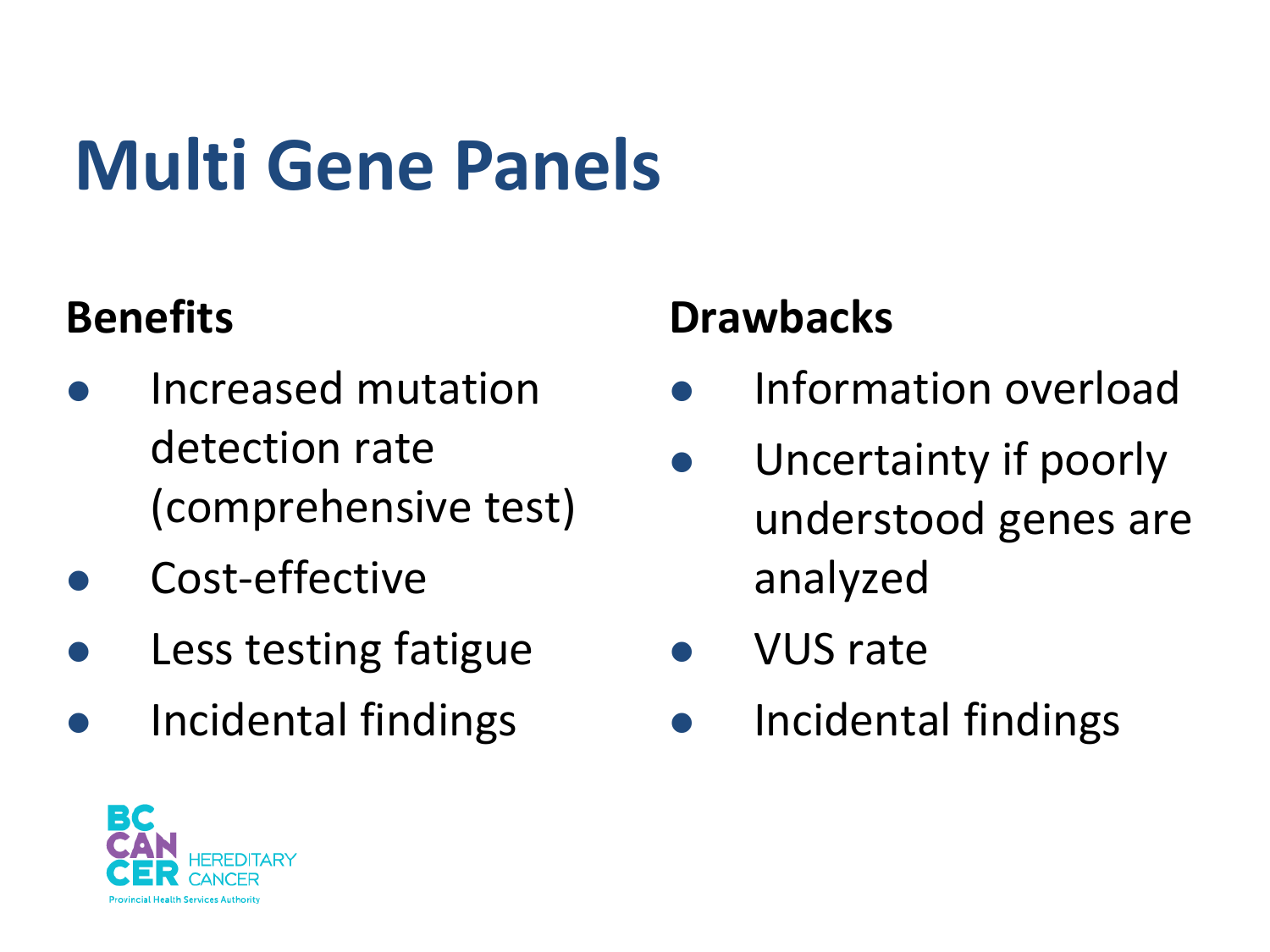## **Traditional approach to hereditary cancer risk assessment**

- Referral to cancer genetics clinic
	- Eligibility criteria, review of medical records
- Genetic counselling (GC) appointment #1
- Blood (saliva) test with appropriate consent
- GC appointment #2 for results disclosure
	- Implications for cancer risk management
	- Implications for family members
- Consult letter(s) to referring physician/patient

![](_page_26_Picture_9.jpeg)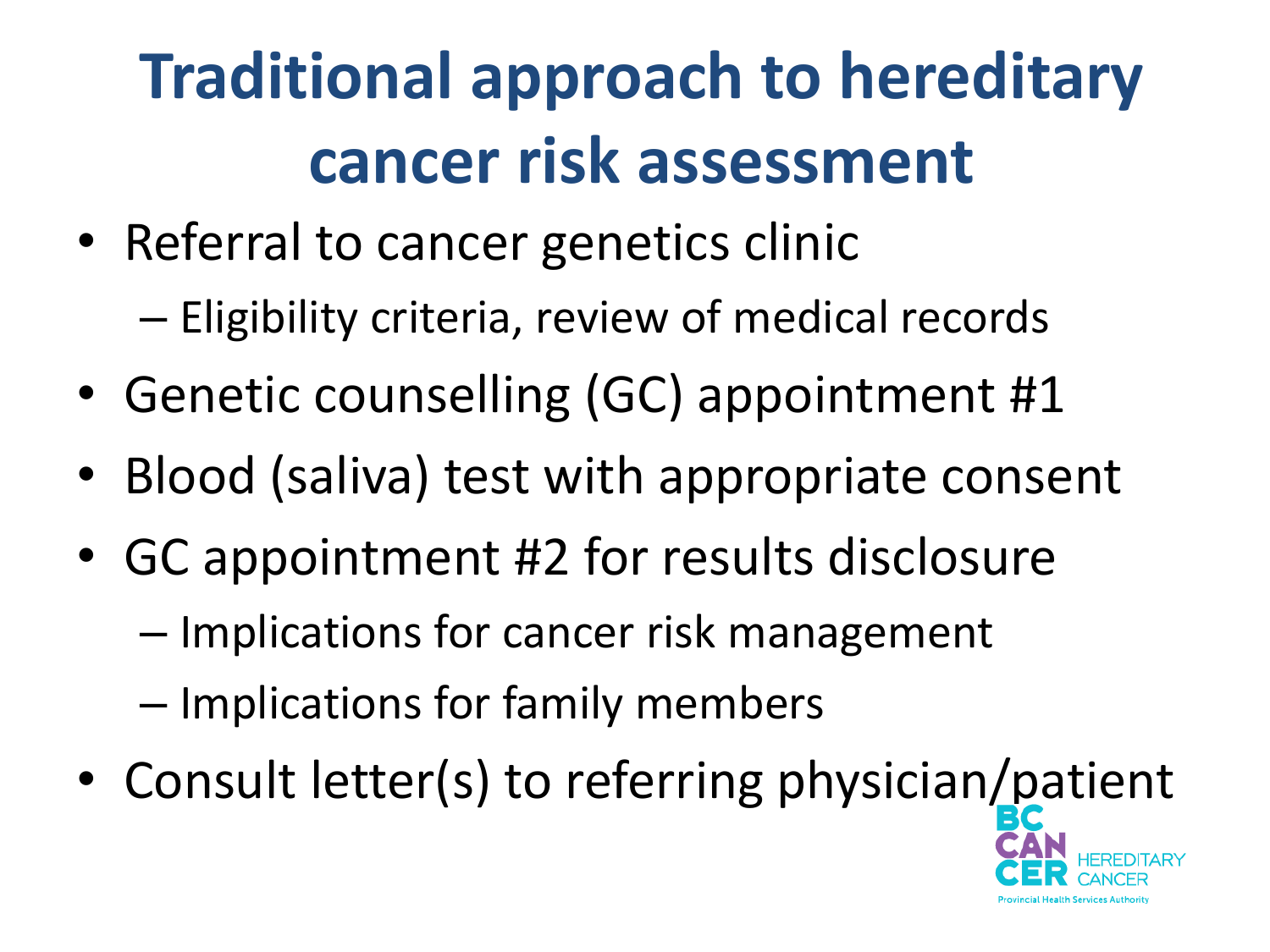### **Alternate models of service delivery**

- Abbreviated pre/post test genetic counselling
- Only post test genetic counselling
- Group genetic counselling
- Collaborative approach between GC and other health care providers
- Public health approach

![](_page_27_Picture_6.jpeg)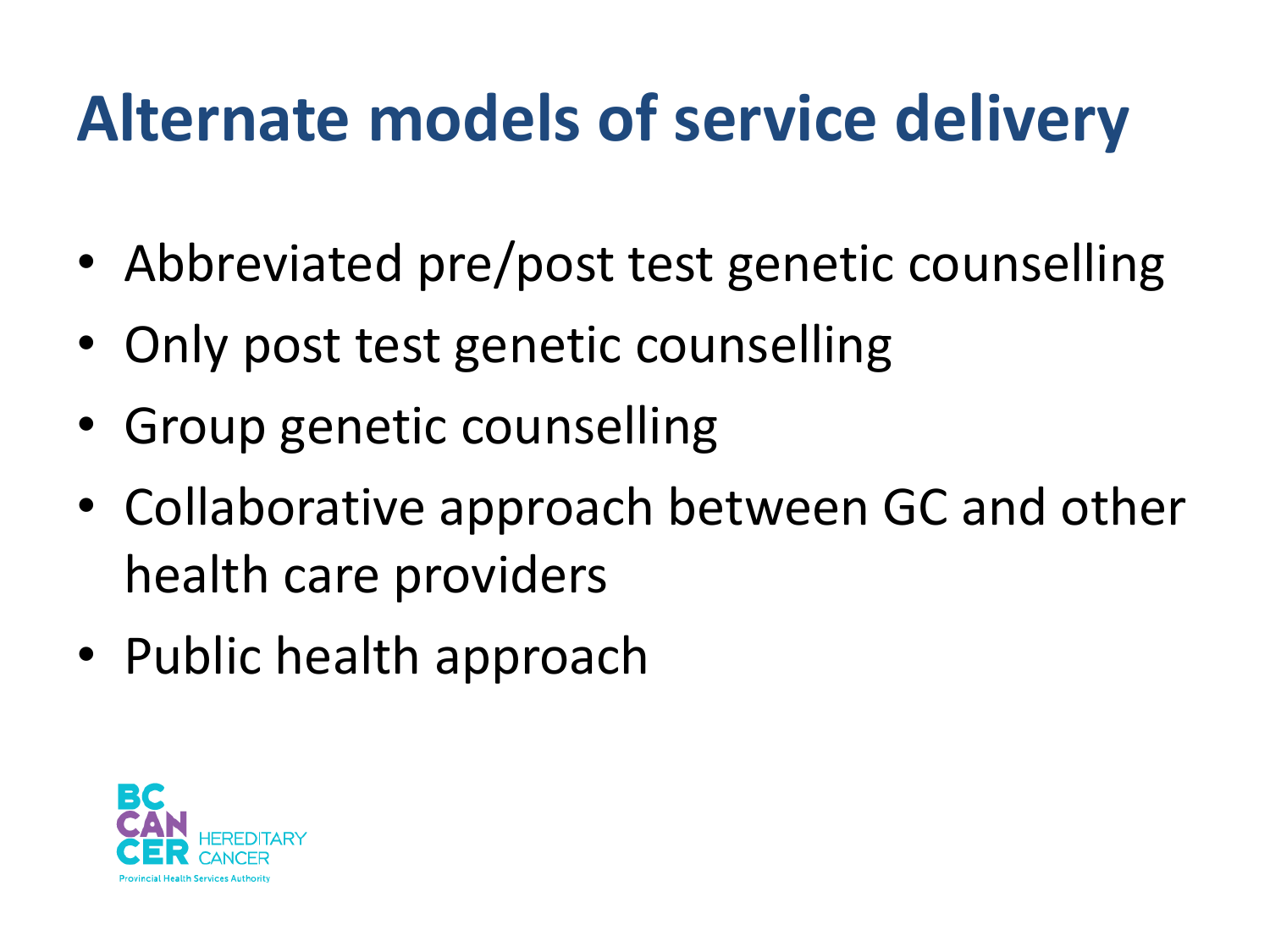## **Take Home Messages**

- Referral may be indicated for: personal history, family history, carrier testing, re-assessment
- Genetic Non-Discrimination Act (2017)
- New options for genetic testing bring additional complexity
- New models of service delivery
- Resources available for patients and providers

![](_page_28_Picture_6.jpeg)